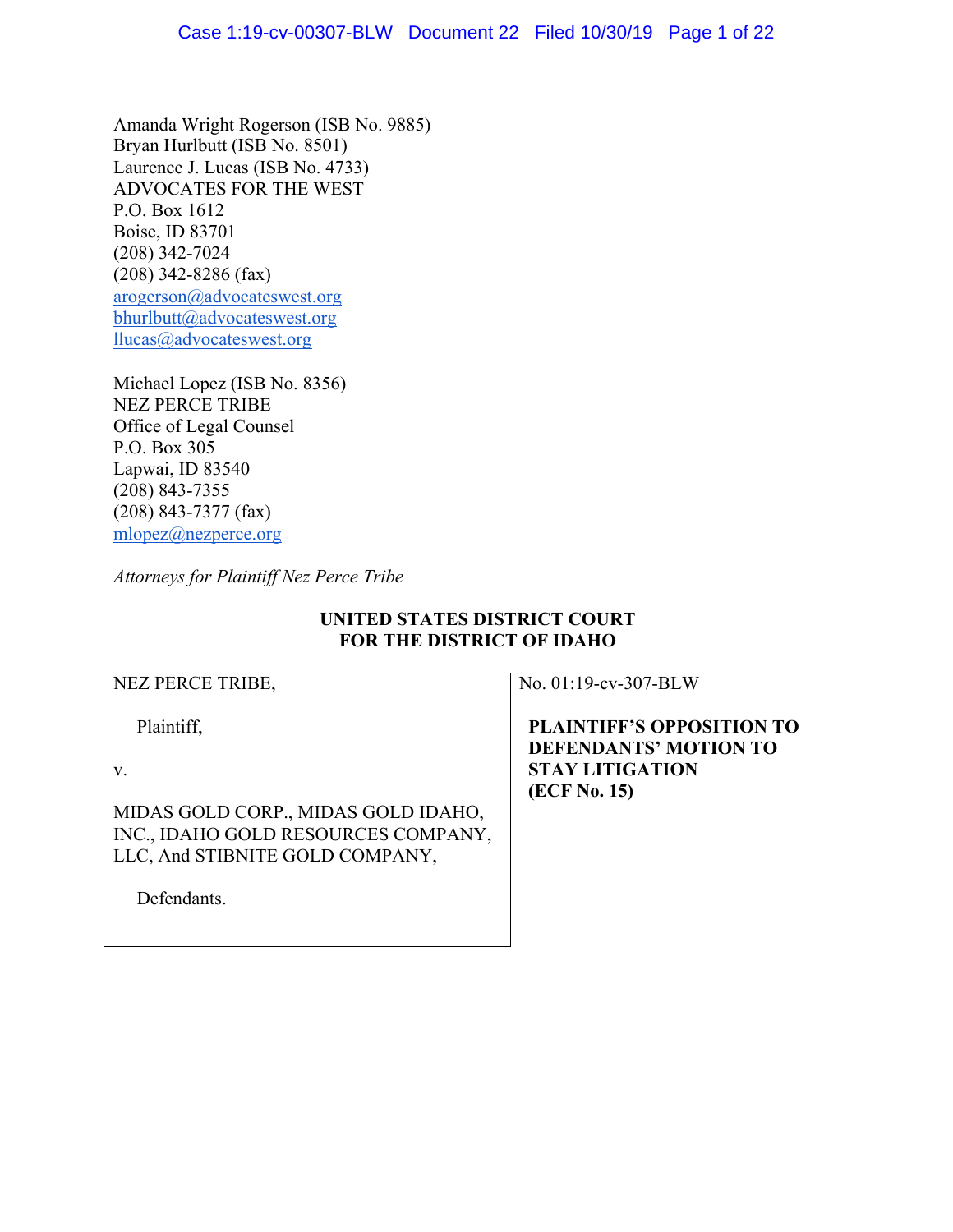## **INTRODUCTION**

Plaintiff Nez Perce Tribe ("Tribe") brought this Clean Water Act ("CWA") enforcement case in August 2019, identifying eight different "point source" discharges at the Stibnite mine site in the headwaters of the East Fork South Fork Salmon River ("EFSF Salmon River"), for which Defendants Midas Gold Corp. and its three wholly-owned subsidiaries (jointly, "Midas Gold") have failed to obtain any CWA discharge permit(s), even though they have owned or controlled the lands and mining claims with those discharge points for the last decade. The Tribe seeks to compel Midas Gold to obtain proper CWA permit(s) for the unpermitted discharges, which continue to pollute the EFSF Salmon River and its tributaries with antimony, arsenic, and other toxics and heavy metals, but which Midas Gold has done nothing to remediate.

Midas Gold now asks the Court to stay this litigation based on speculation that it may enter into an Administrative Order on Consent ("AOC") with the U.S. Environmental Protection Agency ("EPA") to designate the eight point sources under the Superfund statute, the Comprehensive Environmental Response, Compensation, and Liability Act ("CERCLA"), for site investigation and remediation activities, at some undetermined point in the future. Midas Gold contends that CERCLA Section 113(h), 42 U.S.C § 9613(h), will divest the Court of jurisdiction once that happens—so the Court might as well stay the case now.

But Midas Gold has not fully or accurately described its plans to the Court. Rather than promptly remediating pollution at the Stibnite site, Midas Gold intends to use its proposed AOC to delay meaningful remediation action until after it has conducted new gold mining operations under its proposed Stibnite Gold Project, lasting two decades or longer. Midas Gold insists it will receive approval from the U.S. Forest Service to move forward with the decades of gold mining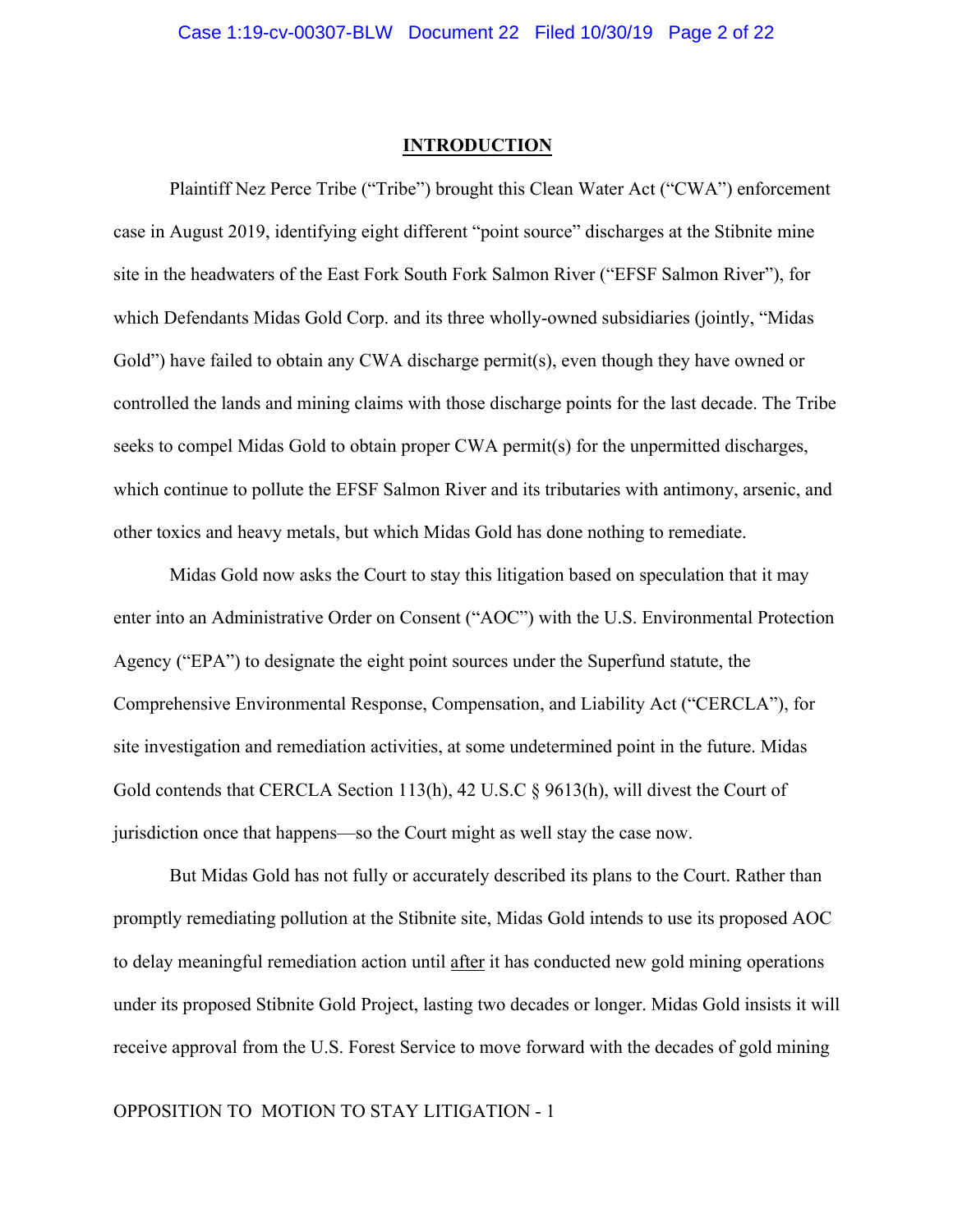## Case 1:19-cv-00307-BLW Document 22 Filed 10/30/19 Page 3 of 22

that will supposedly fund cleanup under the AOC in the future—but without acknowledging the numerous uncertainties involved with such approval, or the risks and uncertainties of its proposed mining activities, which have already caused substantial delays in the permitting process. *See* Declaration of Emmit Taylor, Jr., submitted herewith (detailing history of Midas Gold's Stibnite proposal and reasons for the Tribe's opposition to it). Midas Gold also ignores the fact that such decades-long delay is wholly inconsistent with Congressional intent that Section 113(h) promote rapid cleanup of polluted sites.

In short, Midas Gold asks the Court to halt this CWA litigation based on multiple levels of speculation about things it hopes will happen in the indefinite future, but which in truth are doubtful. Meanwhile, Midas Gold plans to do nothing about its unpermitted point source discharges under the CWA, which are causing ongoing injury to water quality and the Tribe. The Tribe thus asks the Court to deny the motion to stay.

## **STATEMENT OF RELEVANT FACTS**

#### **The Nez Perce Tribe**

Since time immemorial, the Nez Perce people—the *Nimiipuu*—have occupied a geographic area encompassing a large part of what is today Idaho, Oregon, and Washington. *See* Complaint, ECF No. 1,  $\P$  13-20 & Map 1. The territory exclusively occupied by the Nez Perce—over 13 million acres—stretched from the Bitterroot Mountains on the east, to the Blue Mountains of northeastern Oregon and southeast Washington on the west. *Id.* The Nez Perce also traveled far beyond their exclusive homeland to fish, hunt, gather, and pasture—frequently going east to buffalo county, in what is today the state of Montana, and west along the Snake and Columbia rivers to the Pacific Ocean. *Id.*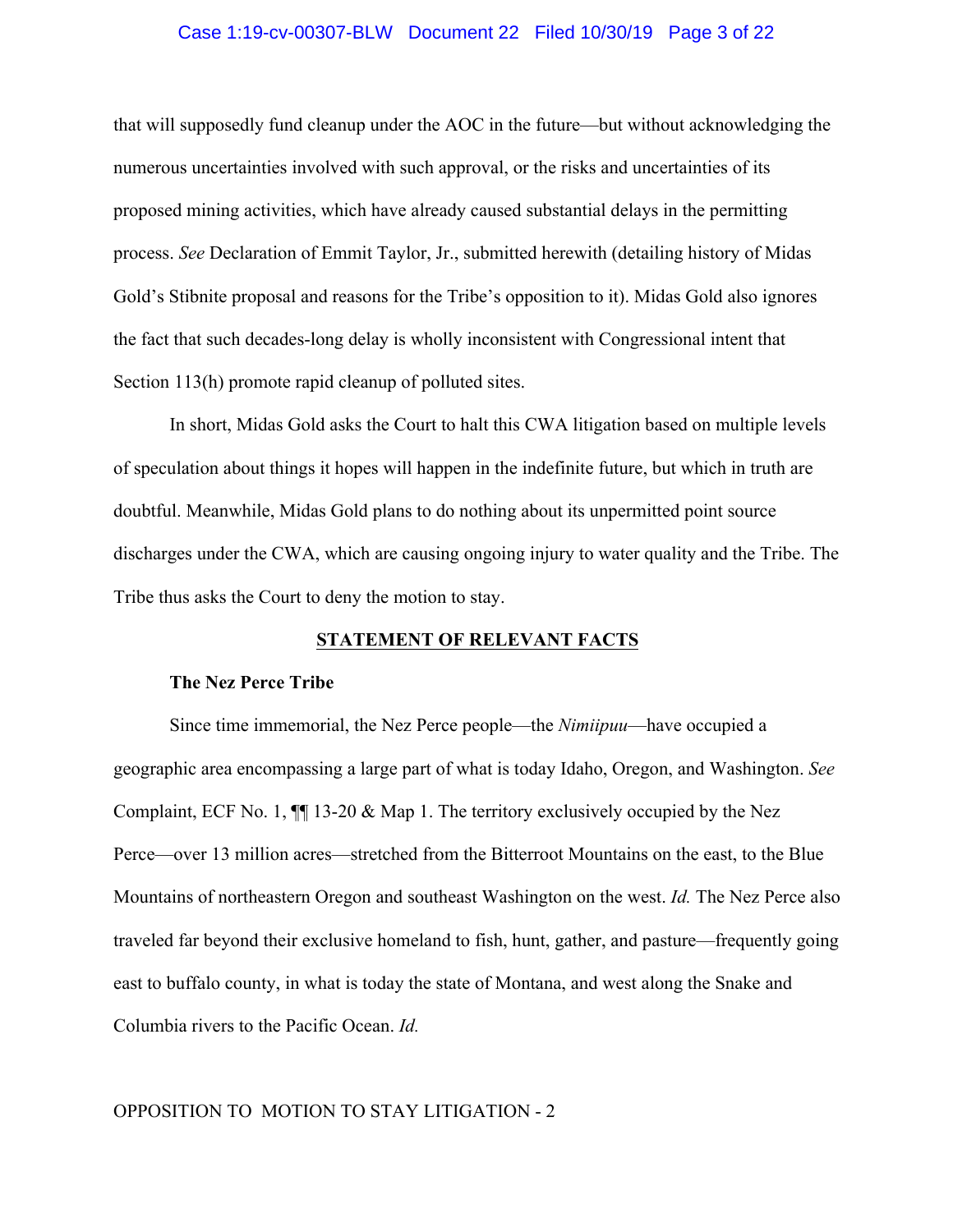## Case 1:19-cv-00307-BLW Document 22 Filed 10/30/19 Page 4 of 22

Nez Perce Tribal citizens actively maintain their connection to the land, water, and resources of this vast geography. *See* Taylor Decl. ¶¶ 2-8 & Exh. 2. Seasonal rounds and migration patterns for cultural and subsistence uses are carefully coordinated to take full advantage of the abundant fish, wildlife, and available root crops. *Id.* These annual cycles correspond not only to the resource needs of the Nez Perce and the seasonal availability of their resources but also to the ceremonial activities and social gatherings that occur throughout the year. The Nez Perce's intimate knowledge and continuous use of their homeland over millennia has created a unique and reverential bond between people and place that defines Nez Perce culture and identity. *Id.*

In order to protect its people, culture, and way of life, the Nez Perce Tribe entered into a treaty with the United States government in 1855. *See* Treaty with the Nez Perces, June 11, 1855, 12 Stat. 957 ("1855 Treaty"). The 1855 Treaty reserved to the Tribe, for its "exclusive use and benefit," 7.5 million acres of its more than 13-million-acre homeland, including an area spanning present-day north-central Idaho, southeast Washington, and northeast Oregon. *See* Compl. ¶ 13. The 1855 Treaty also reserved to the Tribe certain rights central to maintaining its culture and way of life, including:

> the right of taking fish at all usual and accustomed places in common with citizens of the Territory; and of erecting temporary buildings for curing, together with the privilege of hunting, gathering roots and berries, and pasturing their horses and cattle upon open and unclaimed land.

1855 Treaty, art. 3.

The Tribe's 1855 Treaty was quickly followed, however, by the discovery of gold within the Tribe's reservation boundaries in 1860, and by the rapid influx of non-Indian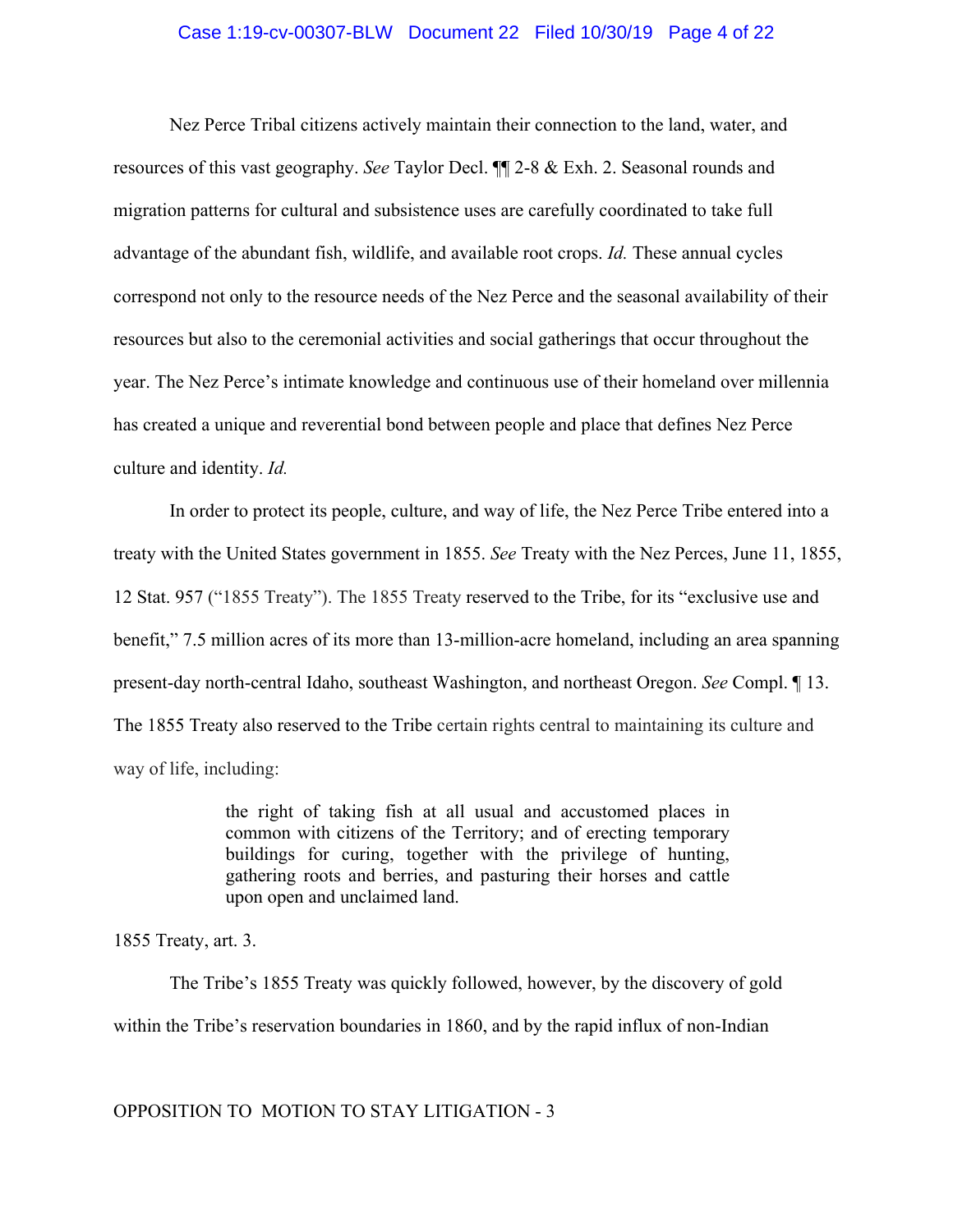## Case 1:19-cv-00307-BLW Document 22 Filed 10/30/19 Page 5 of 22

miners onto the Tribe's newly established reservation. These scofflaw miners disregarded instructions to vacate the land, and the Tribe's reservation was quickly and illegally overrun. *See* Taylor Decl. Exh. 2 (Nez Perce Tribe Resolution NP 19-016). The United States government responded by negotiating a new treaty with the Tribe—one that would reduce the size of the Tribe's reservation and, thereby, it hoped, reduce conflicts between the Tribe and mining prospectors. Those negotiations culminated in another treaty in 1863, in which the Tribe ceded to the United States approximately ninety percent of the lands it had reserved in 1855, including all of the known mining lands within its 1855 Treaty reservation boundaries. *See* Treaty with the Nez Perces, June 9, 1863, 14 Stat. 647 ("1863 Treaty"). The 1863 Treaty, often referred to as the "Steal Treaty," established the modern boundaries of the Nez Perce Reservation. The 1863 Treaty also preserved the rights reserved in the 1855 Treaty for the Nez Perce Tribe to hunt, fish, gather, and pasture on open and unclaimed land off-reservation, within its homeland. *Id.* at art. 8.

#### **History of the Stibnite Site**

Beginning early in the twentieth century, miners again arrived in the Tribe's homeland to seek their fortunes—this time along the EFSF Salmon River and an area in its headwaters they would name the Stibnite Mining District, after the mineral stibnite.

Since time immemorial, the Tribe has fished, hunted, gathered, and pastured in the Stibnite area, and all along the EFSF Salmon River. *See* Compl. ¶¶ 16-22 & Map 2; Taylor Decl. ¶¶ 2-8 & Exh. 2. The Stibnite site is within the area adjudicated by the Indian Claims Commission to have been exclusively used and occupied by the Tribe, and over which the Tribe has Treaty-reserved rights and resources. Compl. ¶ 16.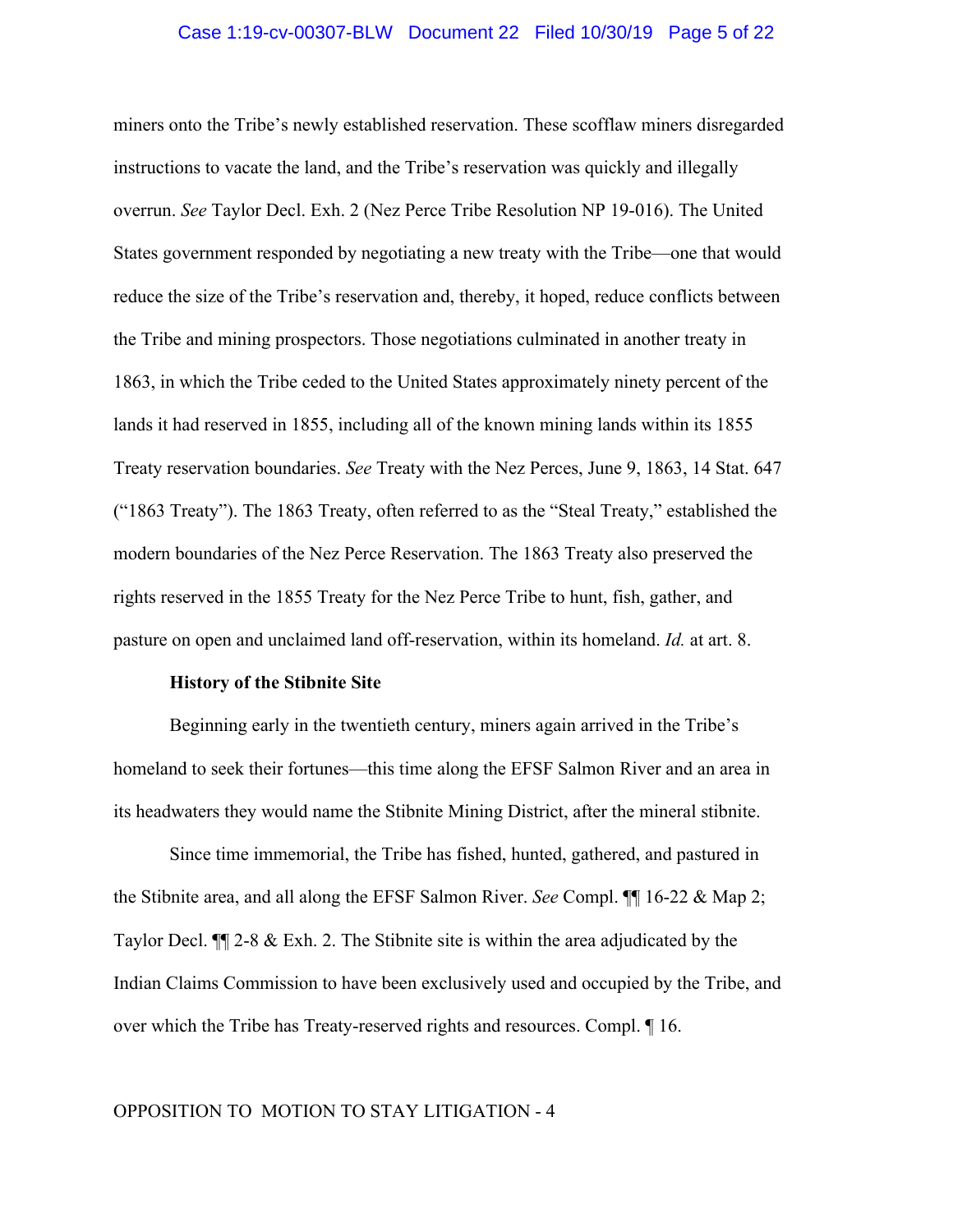## Case 1:19-cv-00307-BLW Document 22 Filed 10/30/19 Page 6 of 22

Since then, miners and mining companies have come and gone from the Stibnite Mining District, extracting almost one million ounces of gold and over two million ounces of silver, along with tungsten and antimony. What they have left is a legacy of mining pits, tailings piles, and other heavily disturbed sites that continue to discharge pollutants into the headwaters of the EFSF Salmon River.

## **Midas Gold's Proposed Stibnite Mining Project**

Midas Gold is the latest mining company to seek its fortune in the Stibnite Mining District. Although Midas Gold did not incorporate in Canada until 2011, its affiliates began acquiring mining patents in the Stibnite Mining District in 2009. Compl. ¶ 45.

Over the last decade, Midas Gold has planned and proposed the construction of a massive gold mine, the Stibnite Gold Project ("Mine") in a portion of the Stibnite Mining District. *See* Taylor Decl., ¶ 41 (describing Stibnite proposal based on Midas Gold's September 2016 "Plan of Restoration and Operations" or "PRO"). It has also simultaneously recruited investors, and branded itself as an environmentally responsible company and steward of the Stibnite Mining District, claiming publicly that it will clean up the legacy of destruction and pollution at the site.

Yet, since Midas Gold first began acquiring mining claims in the Stibnite Mining District a decade ago, it has done nothing to address the known and ongoing pollutant discharges from its claims into the EFSF Salmon River and tributaries. *See* Compl. ¶¶ 26-28, 45-48. Instead of complying with its legal obligation under the CWA to acquire National Pollutant Discharge Elimination System ("NPDES") permits for the discharges and to address the pollutant discharges, Midas Gold has spent the last decade trying to convince regulatory agencies and the public that the cleanup of pollution at the Mine site cannot and will not occur until the Mine is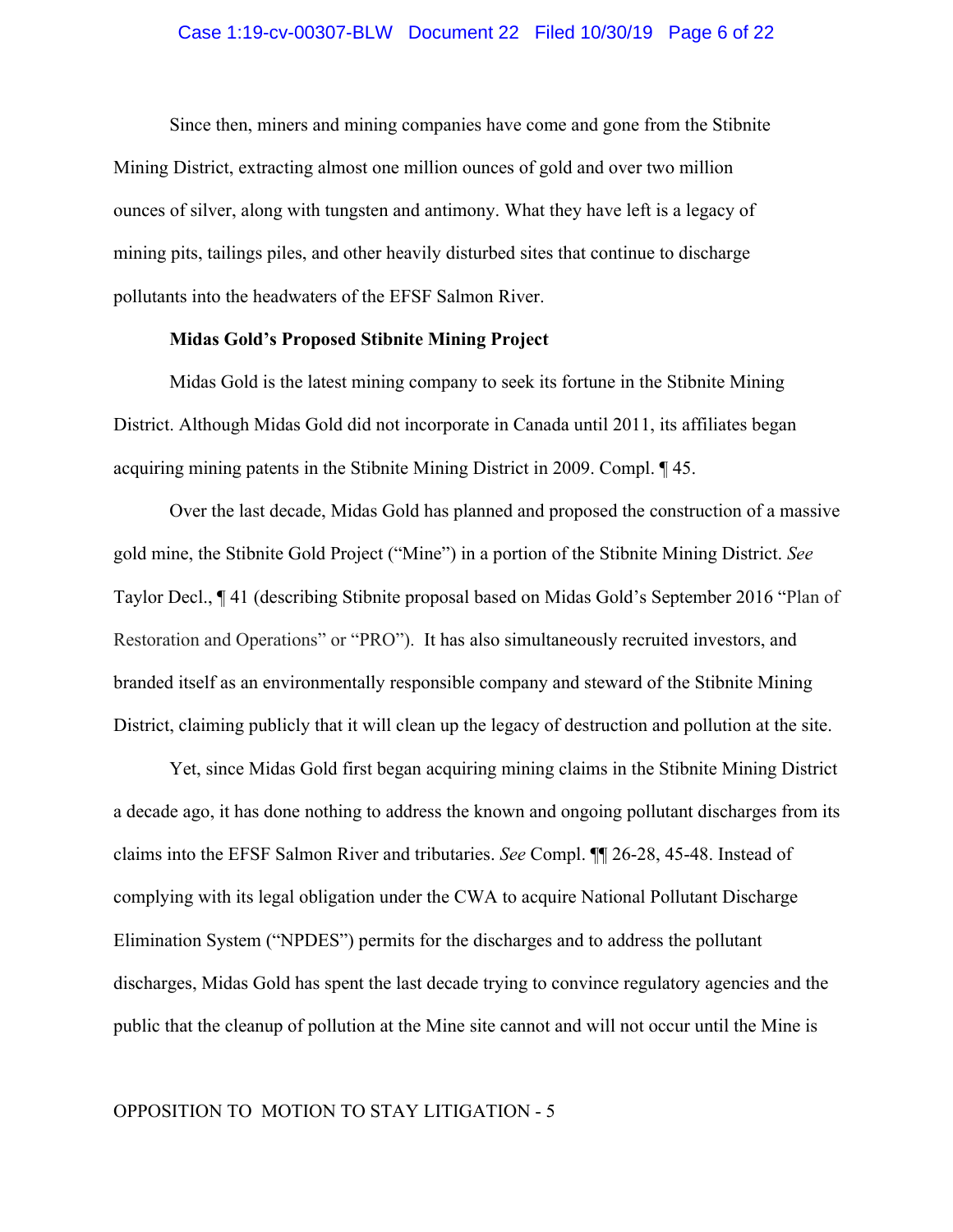## Case 1:19-cv-00307-BLW Document 22 Filed 10/30/19 Page 7 of 22

permitted and generating profits. That is the same message Midas Gold is presenting to this Court. *See* Opening Br., ECF No. 15-1, at 4, 7-9.

Midas Gold's promise to "restore" the Stibnite site may be a powerful public relations ploy—but it is not accurate. In truth, Midas Gold has no plans to restore the site to anything approximating its pre-mining condition. *See* Compl. ¶ 47 & Map 3. The full details of Midas Gold's proposal continue to shift over time, but analysis of its September 2016 PRO—which Midas Gold submitted to the U.S. Forest Service to launch the National Environmental Policy Act ("NEPA") process for eventual permitting of its proposed Mine—underscores that Midas Gold's proposal will significantly expand mining disturbance and degradation at the Stibnite site and leave a legacy of environmental threats and contamination enduring into perpetuity. *See* Taylor Decl. ¶ 41 & Exh. 1 (Tribe's scoping comments on PRO).

For one thing, contrary to its suggestions to this Court and the public, Midas Gold's mining plan is not limited to re-disturbing the current Mine site. *Id.* Only 40 percent of Midas Gold's Mine will cover previously disturbed ground, while 60 percent of the Mine (or 800 acres) will cover currently undisturbed wildlife habitat. *Id.* Further, Midas Gold may expand the Mine after its initial permitting, so the Mine's footprint could expand as well.

Although Midas Gold makes a point of claiming to the Court that it will address one of the larger point source discharges identified in the Tribe's Complaint—the legacy mining pit known as the "Glory Hole" (also known as the "Yellow Pine Pit")—the company fails to advise the Court that its PRO proposes to excavate and leave two new mining pits, which will become pit lakes on the landscape in perpetuity. *See* Compl. ¶ 47 & Map 3; Taylor Decl. ¶ 41 & Exh. 1. Additionally, the PRO proposes to fill three valleys with 450 million tons of mine tailings and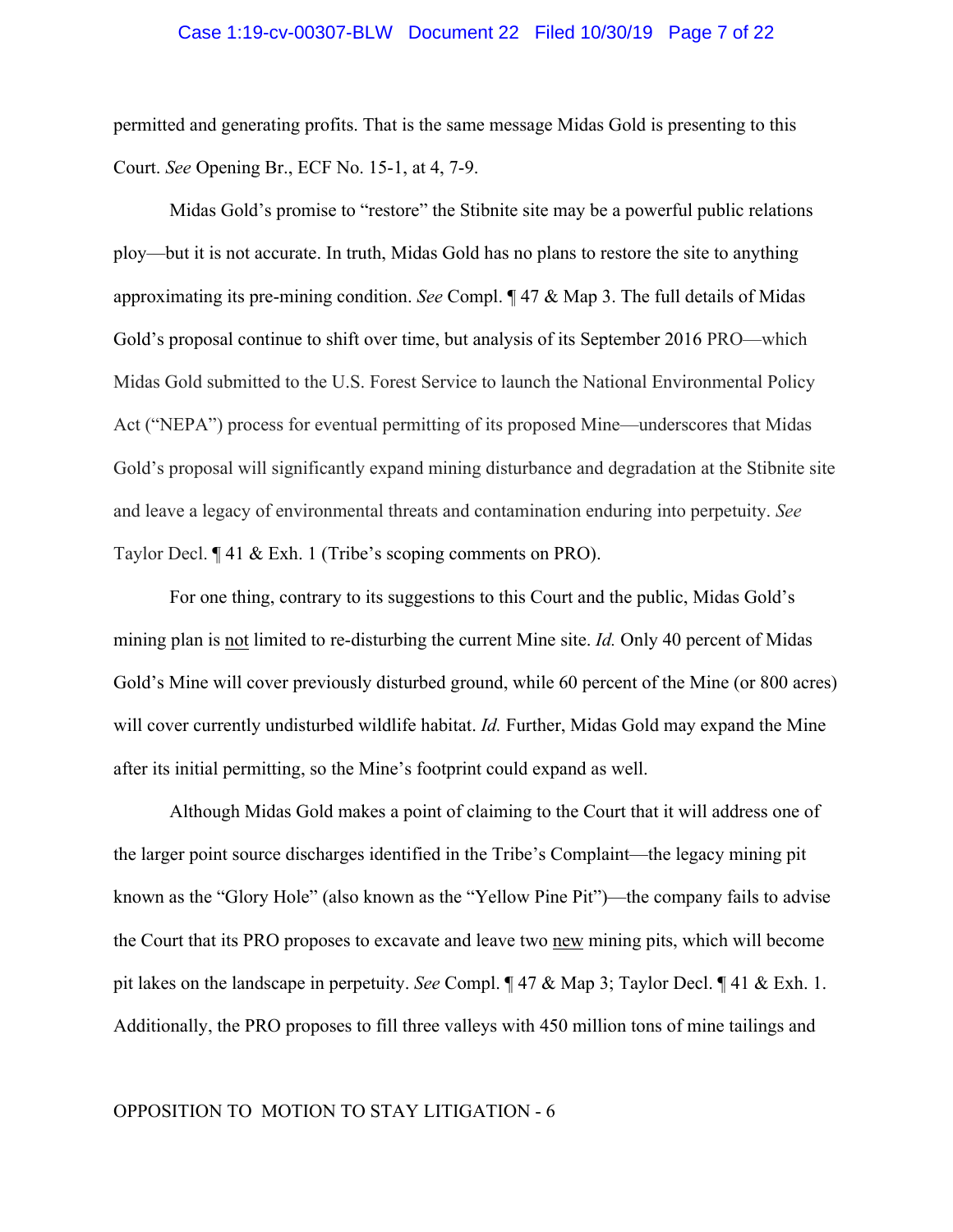## Case 1:19-cv-00307-BLW Document 22 Filed 10/30/19 Page 8 of 22

waste rock, *id.*, which again will endure in perpetuity and almost certainly require wastewater treatment long after Midas Gold has finished mining the site*.*

On top of these long-lasting adverse impacts at the Stibnite site, Midas Gold's proposal threatens much larger ecological disruption and degradation, just so Midas Gold can profit from its proposed gold mining. Access to the remote Stibnite site is difficult even in summer, and Midas Gold has responded to heavy criticism of its earlier plan to use the EFSF Salmon River Road—a dirt road that runs through Yellow Pine—because of the high risks of adverse impacts to Endangered Species Act ("ESA") listed salmon, steelhead, and bull trout there.<sup>1</sup> Midas Gold's September 2016 PRO thus proposed to construct an all-season access road—the "Burntlog Road"—from Warm Lake through three Inventoried Roadless areas and along a high ridge forming the boundary of the Frank Church-River of No Return Wilderness to reach the Mine site. *See* Taylor Decl. ¶ 41(c) & Exh. 2. Midas Gold also proposes to construct an upgraded electric transmission line corridor in a different area in order to provide year-round electrical power at the site. *Id.*

As the Tribe explained in its scoping comments to the Forest Service on the PRO, these new industrial infrastructure developments pose significant ecological threats and adverse impacts to the Tribe's interests, and greatly increase the risk of landslides and other mass wasting failures into the South Fork Salmon River and other fish-bearing streams with salmon, steelhead

<sup>&</sup>lt;sup>1</sup>As explained in the Taylor Declaration, the Tribe and others previously challenged Midas Gold's planned use of the EFSF Salmon River Road to access the Mine site for its exploration project, called the "Golden Meadows Exploration Project," because of the threats to endangered fish. *See* Taylor Decl. ¶¶ 21-38; *see also* Complaint, *Idaho Conservation League and Nez Perce Tribe v. U.S. Forest Service et al.*, No. 14-cv-156-EJL (D. Idaho April 22, 2014). Midas Gold thus shifted focus away from using the EFSF Salmon River Road for its mining proposal, although it is unclear whether and to what extent it may intend to use that road in the future.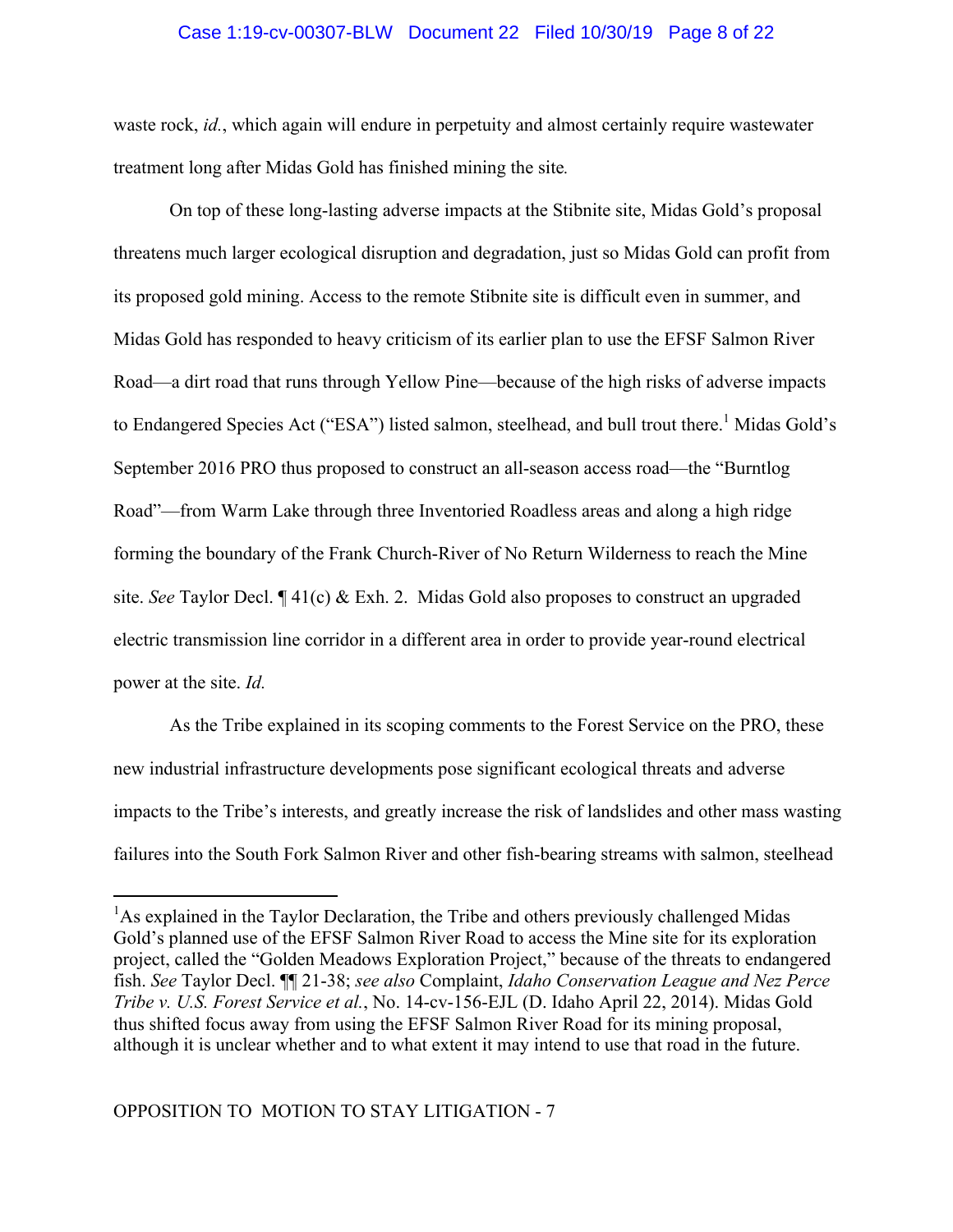## Case 1:19-cv-00307-BLW Document 22 Filed 10/30/19 Page 9 of 22

and bull trout. *See* Taylor Decl. ¶ 41. Given these and many other resource and environmental conflicts and restrictions, it is doubtful that the Forest Service can lawfully approve a permit for the proposed PRO under the National Forest Management Act ("NFMA"), ESA, and other applicable laws and legal requirements.

It is also questionable whether constructing and maintaining the new road and powerline corridor are technically and economically feasible. They will require Midas Gold to expend substantial capital just for these facilities, along with its proposed new infrastructure at the Mine site, before it begins any gold mining operations. Midas Gold has yet to demonstrate that it has the capability to carry out these ambitious plans—even assuming the Forest Service were to permit the Mine.

Under the September 2016 PRO, Midas Gold does propose a limited "restoration" plan that entails restoring fish passage on the EFSF Salmon River above the Glory Hole, by diverting the river into a tunnel during Mine construction and operations, then rerouting it over the filledin Glory Hole after Mine closure, and reprocessing some of the historic mine tailings at the Mine site. But these restoration plans are dwarfed by the scale of disturbance associated with Midas Gold's proposed mining plan. The restoration plan is also based on dubious claims about Midas Gold's capabilities to contain the new waste contamination it will generate. And Midas Gold's proposed mining plan does not include any restoration at the historic Cinnabar Mine site within the Stibnite Mining District, which is discharging elevated levels of mercury into the EFSF Salmon River via Sugar Creek.

In summary, Midas Gold's proposal is to "clean up" a disturbed and polluted site by further disturbing it and by tripling the amount of mine tailings and waste rock stored at the site.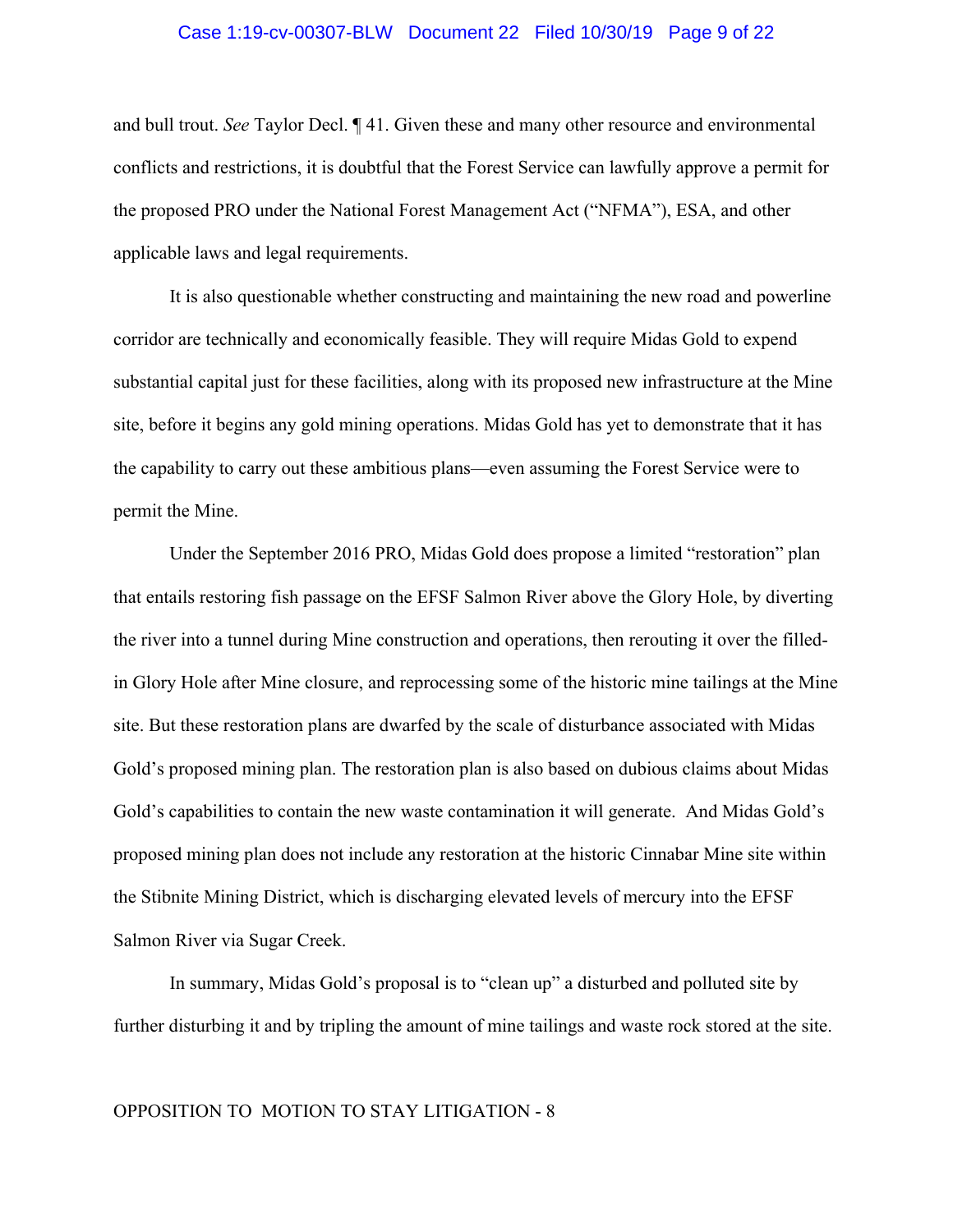## Case 1:19-cv-00307-BLW Document 22 Filed 10/30/19 Page 10 of 22

Mine operations, therefore, could very well end up adding to, not simply subtracting from, the contamination and water quality issues at the Mine site.

## **Status of Mine Permitting**

Midas Gold's motion to stay presumes the U.S. Forest Service will approve its PRO and allow development of the Mine in the near future, but the available facts indicate otherwise. Since Midas Gold submitted the PRO to the U.S. Forest Service in September 2016, the only formal step that the U.S. Forest Service has taken to move forward with permitting and the associated NEPA process is to publish a "scoping" notice in June 2017, and hold scoping meetings in July 2017. *See* Taylor Decl. ¶ 43.

More than three years after the PRO was submitted, the Forest Service has still not even completed a draft Environmental Impact Statement ("EIS") for the Mine proposal. *Id.* The Forest Service's timeframes for completing the NEPA process have thus been repeatedly extended, with a draft EIS now projected for release in early 2020. *Id.* ¶ 49.

After a draft EIS is finally issued, public comment and hearings will be required—and are expected to be contentious, in light of the significant and growing opposition to the proposed Mine from local communities, conservation groups, the Tribe, and others.<sup>2</sup> Contrary to Midas Gold's belief that its mining plan will be approved, the EIS process will have to evaluate a reasonable range of alternatives (including the "no action," *i.e.*, no Mine, alternative) and thoroughly address potential adverse impacts to wilderness and roadless areas, hydrology and

 $2$  The Forest Service released a "Scoping Report" in January 2018 that summarizes the many critical comments about Midas Gold's proposal and deep concerns about adverse and irreversible impacts to fish and wildlife, wilderness and roadless areas, watersheds, and other values. That report is available on the Payette National Forest's Stibnite Mine website at: https://www.fs.usda.gov/nfs/11558/www/nepa/105403\_FSPLT3\_4183174.pdf.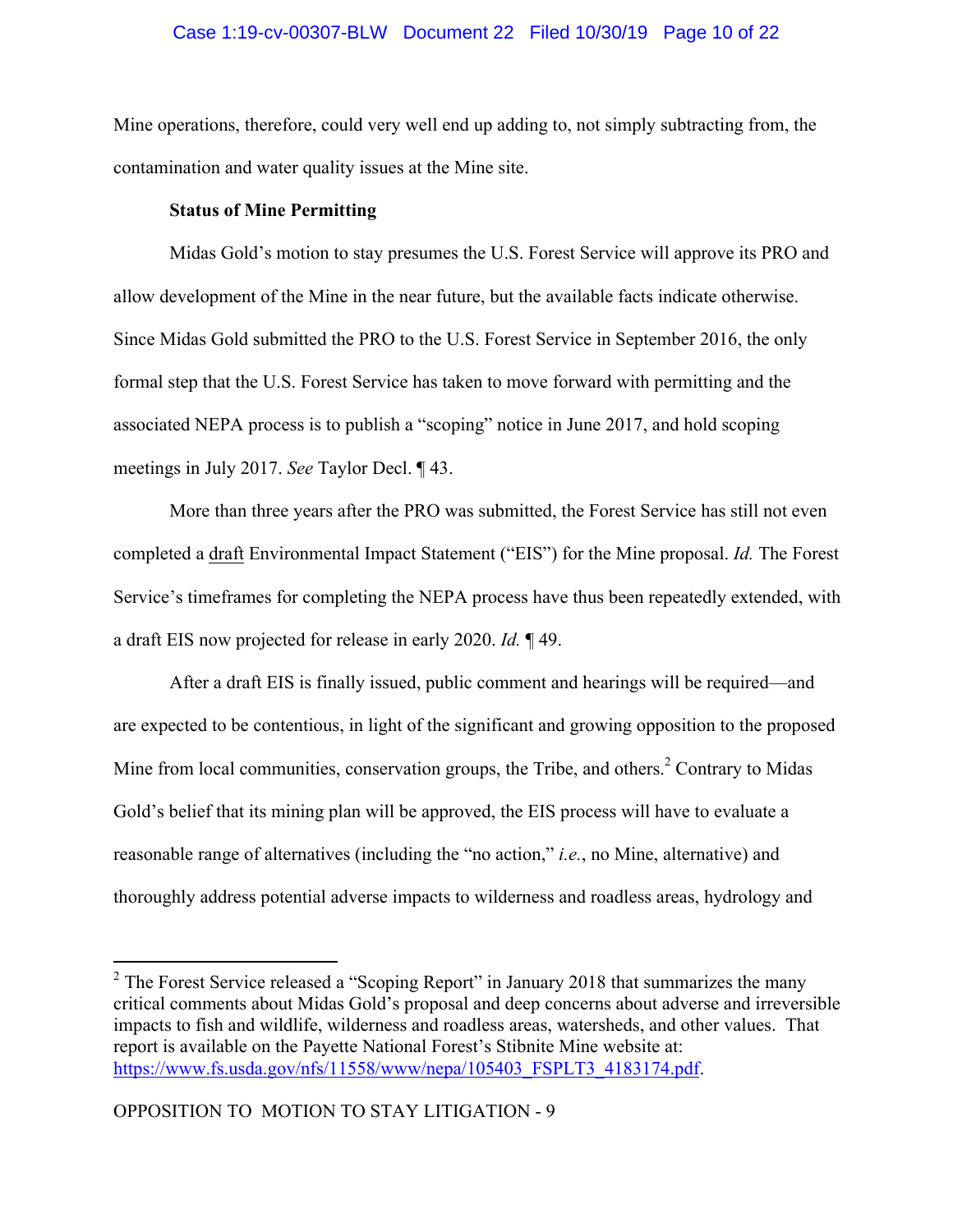## Case 1:19-cv-00307-BLW Document 22 Filed 10/30/19 Page 11 of 22

sedimentation risks, impacts to sensitive or ESA listed fish and wildlife, and a host of requirements imposed by the Payette Forest Plan. *See, e.g.,* Taylor Decl. Exh. 1 (Tribe scoping comments identifying these and other issues). Approval from the U.S. Fish and Wildlife Service and NOAA Fisheries will also be required under the ESA, since so many ESA-listed fish and wildlife species are potentially impacted by the Mine. Again, there is thus no assurance that the Mine will ever be permitted, as Midas Gold presumes in its motion to stay.

#### **Unknown Status of the Proposed AOC**

While it is highly questionable whether Midas Gold will ever be permitted to pursue the Mine proposal, it is important for the Court to recognize that it is also impossible to predict whether Midas Gold will ever enter into a formal AOC with EPA and other agencies that complies with CERCLA, which of course is the predicate of its stay motion.

As explained in Argument Section II below, Midas Gold's motion to stay is not supported by any competent evidence before the Court showing even that an AOC is certain or may be imminent. By contrast, the Tribe is filing herewith the Declaration of Amanda Rogerson, recounting facts known to the Tribe from a Freedom of Information Act ("FOIA") request the Tribe sent EPA about the status of the negotiations with Midas Gold over an AOC, and attaching relevant documents.

These FOIA documents indicate that AOC discussions between Midas Gold and EPA began only in April 2019—not back in early 2018, as Midas Gold contends in its brief. *See* Rogerson Decl. ¶¶ 5-9 & Exhs. 2-4. These materials also do not support Midas Gold's assertion that it qualifies as a CERCLA "bona fide prospective purchaser" ("BFPP") with respect to the Stibnite site. *See* Opening Br. at 4, fn. 1. According to the FOIA documents, Midas Gold made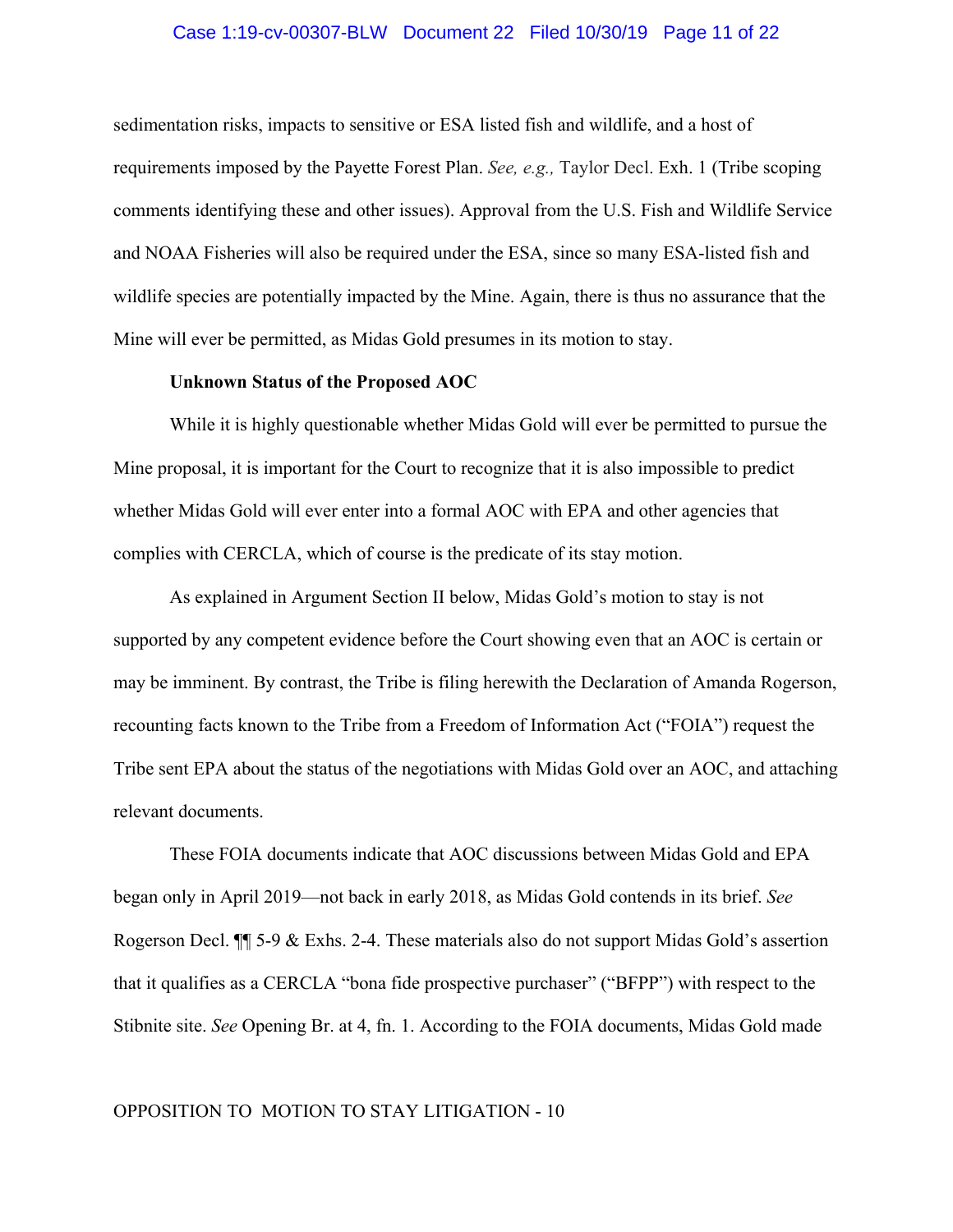## Case 1:19-cv-00307-BLW Document 22 Filed 10/30/19 Page 12 of 22

this assertion to EPA in February 2019, but EPA's June 2019 letter disputed that Midas Gold had substantiated its claim that it qualified as a BFPP. *See* Rogerson Decl. ¶¶ 6-7 & Exhs. 2-3.

While Midas Gold has not provided the Court with any of the draft Statements of Work ("SOWs") that it believes will result in a valid AOC under CERCLA, the FOIA documents indicate that Midas Gold's original proposal was limited to just two locations with mining pollution at the Stibnite site, and EPA responded in its June 2019 letter with significant concerns about the adequacy of Midas Gold's proposal. *See* Rogerson Decl. ¶¶ 7-8 & Exhs. 3-4.

More recently, Midas Gold provided the Tribe with a draft SOW dated August 1, 2019, which apparently expands its proposal to include the point source discharges identified by the Tribe in its notice letter and Complaint. *Id.* ¶ 4 & Exh. 1. But that draft SOW still fails to address the full extent of mining contamination and pollution discharges at the Stibnite site. *Id.*

Moreover, the draft SOW reveals that Midas Gold's proposal will not result in any quick or assured cleanup of even the point source discharges at issue. Rather, Midas Gold proposes to conduct site investigation and feasibility studies that may span the life of the 20+ year Mine, before any remedial action alternatives are even identified. *See* Rogerson Decl. Exh. 1 at 1, 4-24, 33-34. The draft SOW imposes no deadlines for any remediation activities to occur, because Midas Gold intends to move forward with its planned mining activities before any remediation alternatives are identified and approved. *Id.* at 1, 7-8. As the draft SOW states:

In September 2016, Midas Gold filed a Plan of Restoration and Operations ("PRO") with the United States Forest Service ("USFS") for the redevelopment of Stibnite, and plans to undertake mining, mineral processing and restoration activities on portions of the Site that will result in landscape-scale changes to many of the existing Site features. As such, the scope and timing and sampling and other elements of the RI/FS [Remedial Investigation and Feasibility Study] will consider potential mining activities in the PRO, any modifications and subsequent remediation.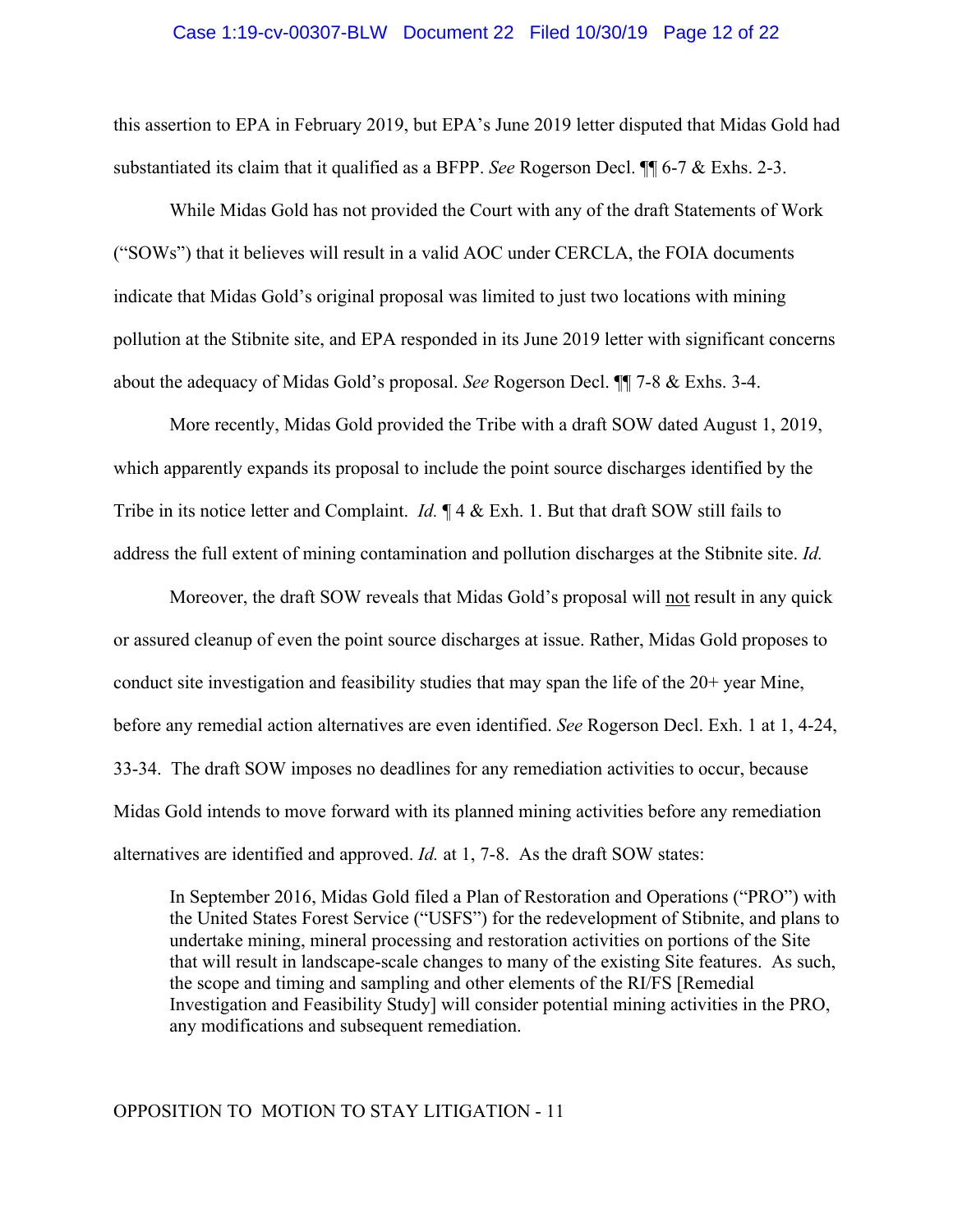*Id.* at 1. *See also id.* at 8 ("The Work Plan will take in to [sic] consideration for [sic] the timing and scope of potential mining and processing activities associated with the PRO").

This means that the point sources identified in the Tribe's Complaint may not be remediated until many decades from now, when the Mine is closed. Given the uncertainties recounted above about the likelihood that the Mine will be permitted and operate as proposed by Midas Gold, this also means that any AOC could be illusory in promising remediation that is unlikely to ever happen.

Recently, the Tribe notified EPA that it would decline EPA's invitation to directly participate as a signatory in AOC negotiations between EPA, the U.S. Forest Service, state of Idaho, and Midas Gold; but, rather, will consult directly with EPA. *See* Rogerson Decl. ¶ 10. The Tribe anticipates additional consultations with EPA during the pendency of those discussions, and has not received information indicating that an AOC is likely to be finalized regarding the Stibnite site in the immediate future. *Id.* Because the AOC involves multiple parties, and because of the sheer size and complexity of the mining contamination at the Stibnite site that should be addressed under any CERCLA remedial agreement, it is thus highly uncertain whether or when an adequate AOC may be finalized.

Meanwhile, Midas Gold is taking no action to address its ongoing CWA violations, as identified in the Complaint herein. The Tribe has no reason to believe that Midas Gold has even begun to draft a NPDES permit application, the first step for it to comply with its CWA duties. Neither has Midas Gold proposed taking any action to remediate, treat, or limit the unlawful pollution discharges from the eight point sources identified in the Tribe's Complaint.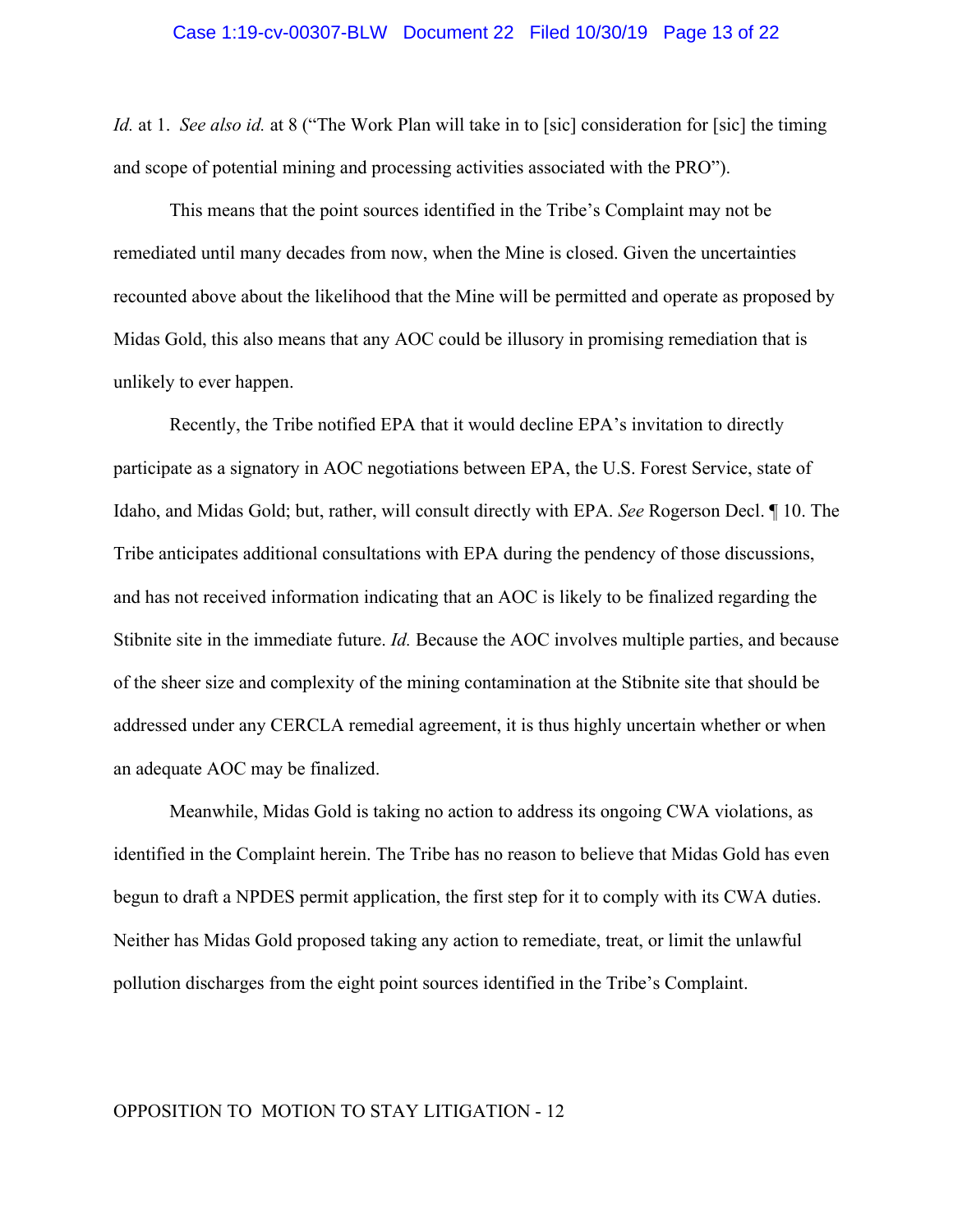#### **ARGUMENT**

## **I. LEGAL STANDARDS FOR A STAY OF LITIGATION.**

"A district court has discretionary power to stay proceedings in its own court under *Landis v. North American Co.*, 299 U.S. 248, 254 (1936)." *Lockyer v. Mirant Corp.*, 398 F.3d 1098, 1109 (9th Cir. 2005). "Where it is proposed that a pending proceeding be stayed, the competing interests which will be affected by the granting or refusal to grant a stay must be weighed." *Id.* at 1110. These include: (a) the possible harm the non-moving party may suffer from a stay, (b) the hardship or inequity the movant may suffer in being required to go forward, and (c) "the orderly course of justice measured in terms of the simplifying or complicating of issues, proof, and questions of law which could be expected to result from a stay." *Id.*

"The proponent of a stay bears the burden of establishing its need." *Clinton v. Jones*, 520 U.S. 681, 708 (1997). A party seeking a stay "must make out a clear case of hardship or inequity in being required to go forward, if there is even a fair possibility that the stay for which he prays will work damage to someone else." *Landis*, 299 U.S. at 255.

Applying these standards here, Midas Gold's motion to stay must be denied. As explained below, movant has not even presented competent evidence to support its requested stay, much less compelling circumstances to warrant a stay. Moreover, a stay would prejudice the Tribe and is unjustified under the circumstances.

## **II. THE MOTION TO STAY SHOULD BE DENIED BECAUSE IT LACKS COMPETENT EVIDENTIARY FOUNDATION.**

The Court should first deny Midas Gold's motion to stay, for the fundamental reason that it relies on speculation instead of facts or evidence. Midas Gold has thus utterly failed to shoulder its heavy burden of demonstrating compelling facts to warrant a stay.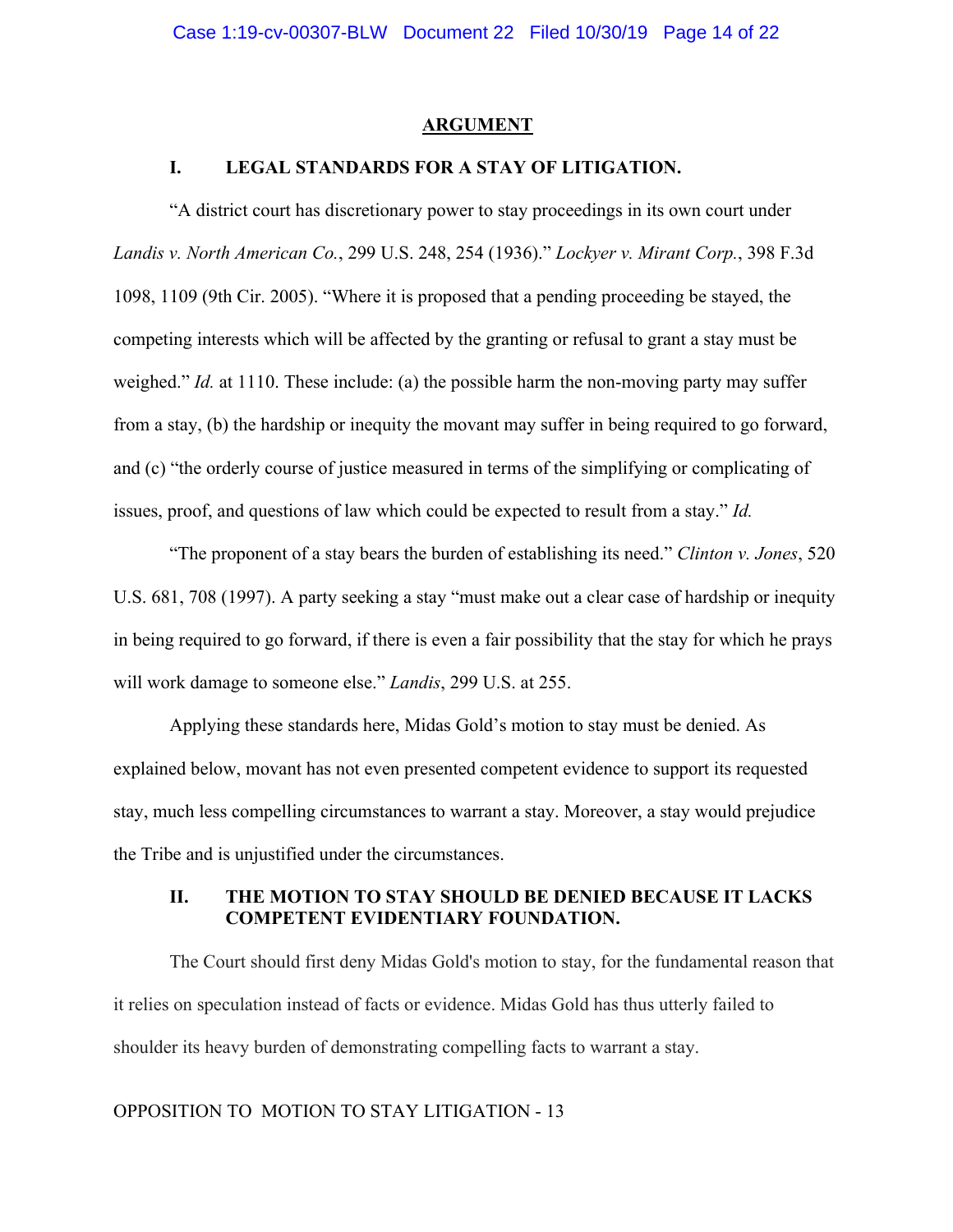## Case 1:19-cv-00307-BLW Document 22 Filed 10/30/19 Page 15 of 22

Notably, the stay motion is supported only by two declarations filed by Midas Gold from its attorney Preston Carter and its consultant Andrew Koulermos—and three exhibits. *See* ECF Nos. 15-2 to 15-4. Examination reveals none of these provide competent evidentiary foundation for the facts alleged in the motion to stay.

The Carter Declaration and its attached exhibits simply recount communications from Midas Gold's counsel asking if the Tribe would agree to stay the case, and thus provide no independent facts or evidentiary foundation for the motion. *See* ECF No. 15-4. Another of the exhibits is a Communications Agreement between Midas Gold and the Tribe from 2017, *see* ECF No. 15-3, which is irrelevant and provides no facts or evidence to support the stay request.

That leaves only the Koulermos Declaration and its Exhibit A to support the motion to stay. *See* ECF No. 15-2. In Paragraph 1, Mr. Koulermos simply states he was hired by Midas Gold as a consultant in June 2019, but he provides no foundation for his authority to speak for Midas Gold, nor for his purported factual or expert knowledge and qualifications to attest to anything relevant here. The Koulermos Declaration thus lacks foundation required by Federal Rules of Evidence 602 and 701 to 705.

Neither does Mr. Koulermos provide any competent evidentiary foundations for his assertions in paragraph 2 of his declaration concerning what was supposedly said or transpired at various meetings or conference calls involving EPA and others in summer 2019 regarding a proposed draft SOW intended to lead to an AOC. In addition, those statements contain obvious hearsay. *See* Koulermos Decl. ¶ 2(b) ("I was advised that EPA intended to use a model template and guidance"); *id.* ¶ 2(e) ("On July 13,2019, EPA responded that it was interested in pursuing conversations"); *id.* ¶¶ 2(f) & (h) (both addressing conference calls "to discuss" proposed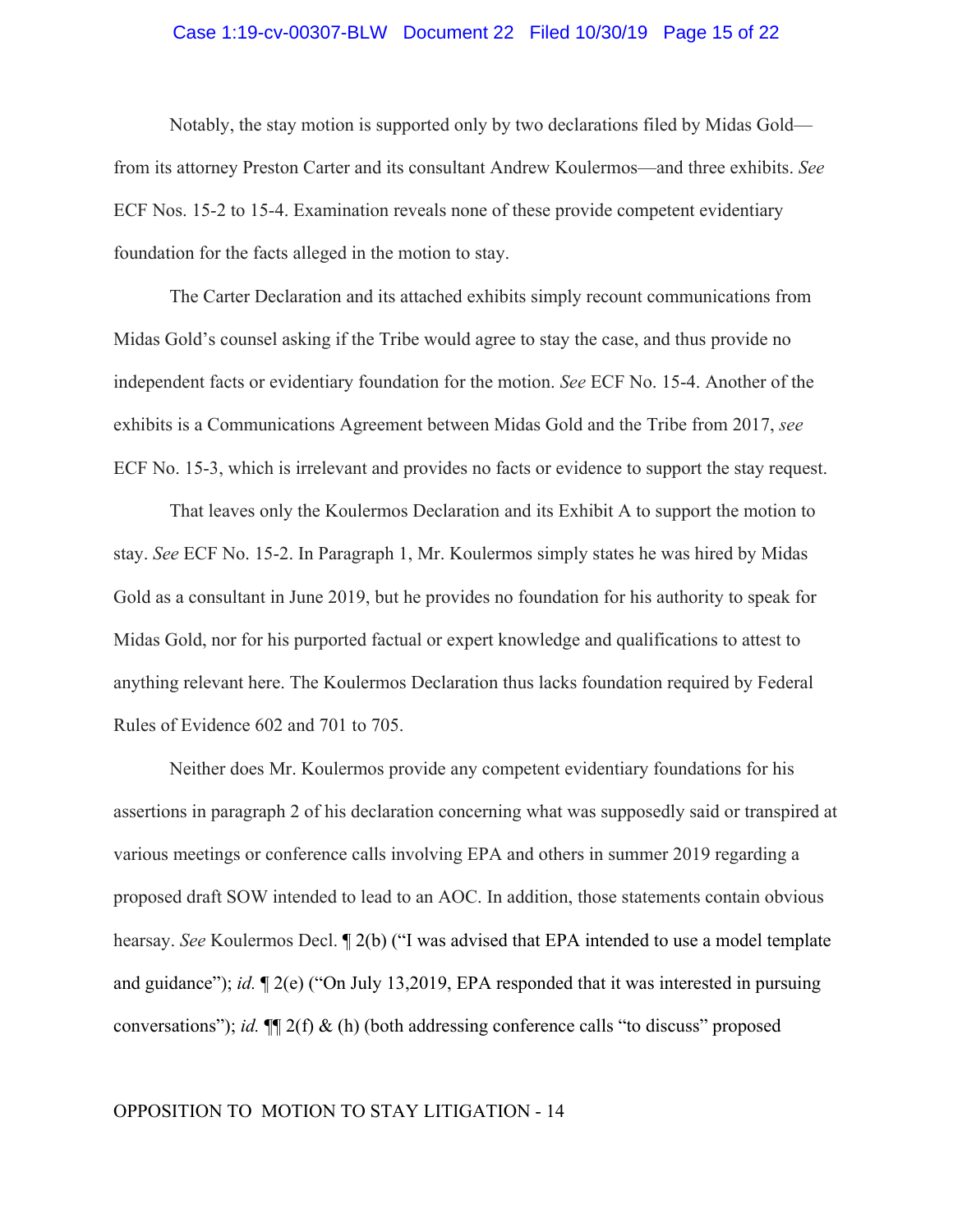## Case 1:19-cv-00307-BLW Document 22 Filed 10/30/19 Page 16 of 22

SOWs). Midas Gold has made no effort to justify these hearsay statements, which the Court must disregard under Federal Rules of Evidence 801 and 802.<sup>3</sup>

Moreover, while paragraphs 2 and 3 of the Koulermos Declaration discuss different draft SOWs that were allegedly circulated between EPA and Midas Gold in July 2019, Mr. Koulermos failed to provide any of the draft SOW versions mentioned in his declaration. Instead, Exhibit A to the Koulermous Declaration (ECF No. 15-2, pages 6-111) comprises about 100 pages of EPA's 2016 guidance materials for AOCs, which are not otherwise discussed in the motion to stay—and apparently were provided just to make it seem like the motion has factual support that is actually lacking.

Reflecting this lack of evidentiary foundation, the Background section in Midas Gold's opening brief contains multiple pages of asserted facts with no citations at all. For instance, Midas Gold's factual assertions concerning its involvement with the Stibnite site have no factual or evidentiary support. *See* Opening Br. at 7-9. The discussion of Midas Gold's "commitment to community involvement" cites only its own self-serving news release from its website. *Id.* at 9- 10 & n. 5. Numerous factual assertions about Midas Gold's "engagement with the Nez Perce Tribe" likewise have no factual or evidentiary support or citations. *Id.* at 11-12.

Midas Gold also repeatedly cites its proposed PRO, yet it did not provide a copy of that document to the Court either—citing instead to its own website, where it says the PRO is "publicly available." *See id.* at 7, n. 4. But the link Midas Gold provides goes to a PowerPoint

<sup>&</sup>lt;sup>3</sup> Based on these evidentiary defects, the Tribe objects to and moves to strike the Koulermos Declaration.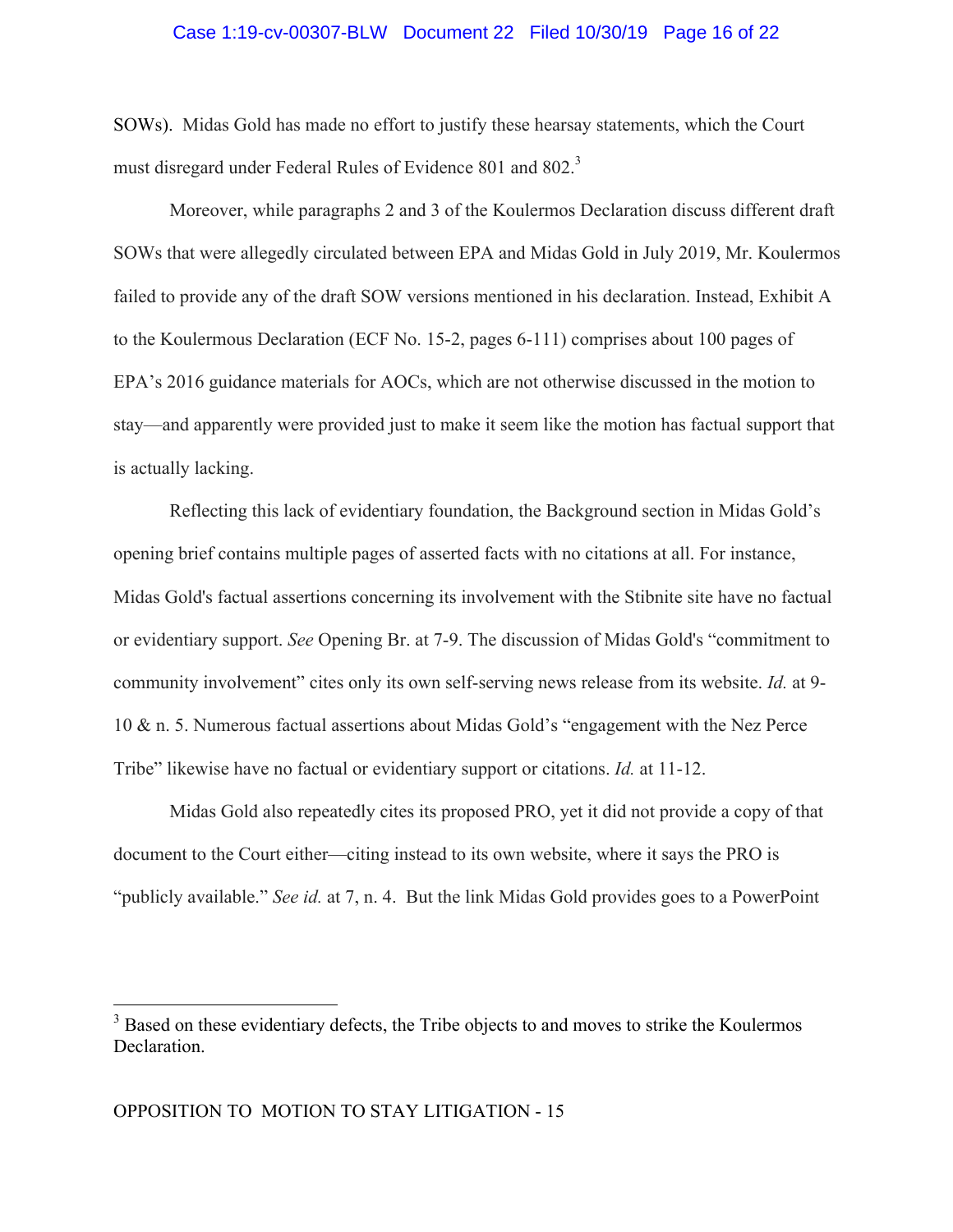## Case 1:19-cv-00307-BLW Document 22 Filed 10/30/19 Page 17 of 22

presentation, not the actual PRO.<sup>4</sup> Midas Gold evidently prefers that the Court review a public relations document instead of the actual plan, which is far more environmentally damaging than Midas Gold portrays.

Similarly, Midas Gold simply cites a web link for an "archived video stream" of a Senate committee hearing in summer 2018, which includes a statement by its President Laurel Sayer, to support its factual allegations to the Court about Midas Gold's finances, *see* Opening Br, at 16 & n. 10. Again, this is not competent evidence with supporting factual foundation before the Court, and should be disregarded.<sup>5</sup>

In summary, because the motion to stay does not have a proper evidentiary foundation or reasonable factual support, Midas Gold has failed to carry its burden of demonstrating compelling facts for a stay. The requested stay should be denied on that ground alone.

## **III. SPECULATION ABOUT A POSSIBLE AOC DOES NOT SATISFY THE REQUIREMENTS FOR GRANTING A STAY.**

The Ninth Circuit has cautioned that a stay should only be granted if it appears likely other proceedings will be concluded within a "reasonable time" relative to the urgency of the claims presented to the court, and that a "reasonable time" is not indefinite and should be short.

 <sup>4</sup> The actual PRO is available on the U.S. Forest Service's website at https://www.fs.usda.gov/project/?project=50516 (last visited October 31, 2019).

<sup>5</sup> Midas Gold's assertion that it lacks "significant assets or ongoing income stream," *see* Opening Br. at 16, is also belied by its own statements to investors. Its most recent (unaudited) "interim financial statements"—downloaded from its website—claim it had \$32.8 million in cash and cash equivalent assets as of June 30, 2019, and \$71.7 million in "non-current assets," including "exploration and evaluation assets." *See* Rogerson Decl. Exh. 5. Midas Gold makes no effort to justify why it could not expend even a small fraction of its over \$30 million in cash on seeking CWA permits for its unpermitted discharges at issue here—much less take steps to prevent or treat them.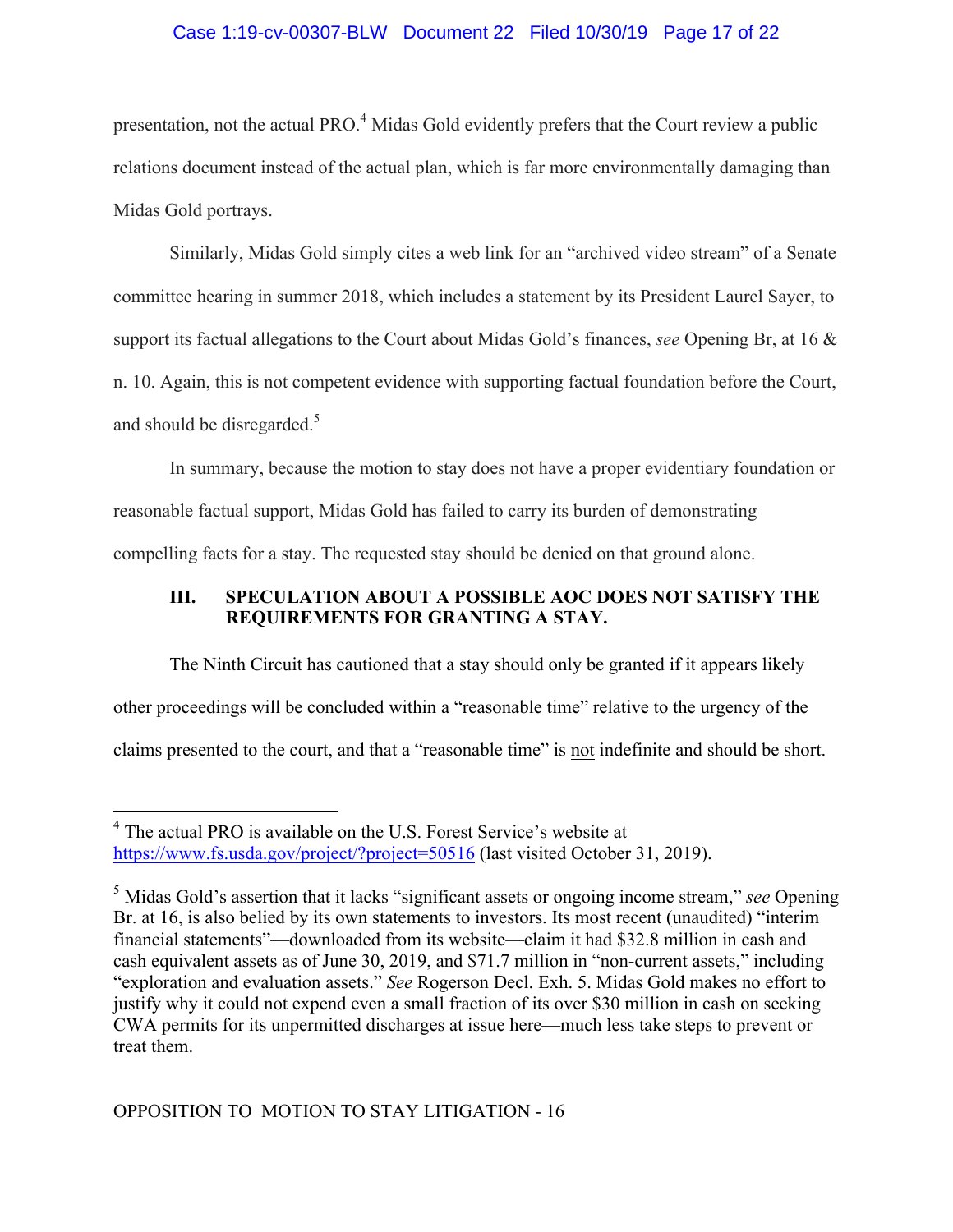*See Leyva v. Certified Grocers of California, Ltd.*, 593 F.2d 857, 864 (9th Cir. 1979); *Dependable Hwy. Exp., Inc. v. Navigators Ins. Co.*, 498 F.3d 1059, 1066-67 (9th Cir. 2007).

Here, Midas Gold seeks an open-ended stay, based on its unsupported claim that negotiations with EPA over an AOC "have been cordial, fruitful, and continue to this day." *See* Opening Br. at 8. But as noted above, Midas Gold seems to exaggerate the course and status of its negotiations with EPA over an AOC. *See* Rogerson Decl. ¶¶ 5-9 and Exhs. 2-4. Moreover, the fact remains that there is no final AOC in place, and Midas Gold's arguments that one is likely are speculative. As explained above, it could be months or even years before an AOC is final—if one is reached at all.

Midas Gold's arguments that a final AOC would divest the Court of jurisdiction under CERCLA Section 113(h) are thus premature and do not justify a stay now. As another district court ruled in similar circumstances, a "motion to stay on the basis of anticipated mootness [of claims] is premature." *Adams v. Teck Cominco Alaska, Inc.*, A04-49 CV(JWS), 2005 WL 8159243, at \*1 (D. Alaska Dec. 16, 2005).<sup>6</sup>

Neither has Midas Gold demonstrated that it would suffer undue hardship or prejudice in the absence of a stay. It argues that "[e]ach quarter of Project operational delay costs Midas approximately \$1.5 million in permitting costs . . . and \$2.6 million for MGII personnel and consultants. . . ." *See* Opening Br. at 16. But this lawsuit has not caused any delays in the permitting process for the Mine. The substantial delays that have occurred since Midas Gold

 

<sup>6</sup> *See also Duarte Nursery, Inc. v. U.S. Army Corps of Engineers*, 2:13-CV-02095-KJM-DB, 2017 WL 2721988 (E.D. Cal. June 23, 2017) (denying stay in CWA action where appeal was pending on relevant legal issue but "it is unclear" when it would be decided and legal validity of appeal was doubtful); *Am. Canoe Ass'n, Inc. v. Carrollton Utilities*, 3:01-CV-35, 2002 WL 1291820 (E.D. Ky. Mar. 1, 2002) (denying stay of CWA action where defendant's alleged "substantial compliance" was disputed and penalties could be ordered for past violations).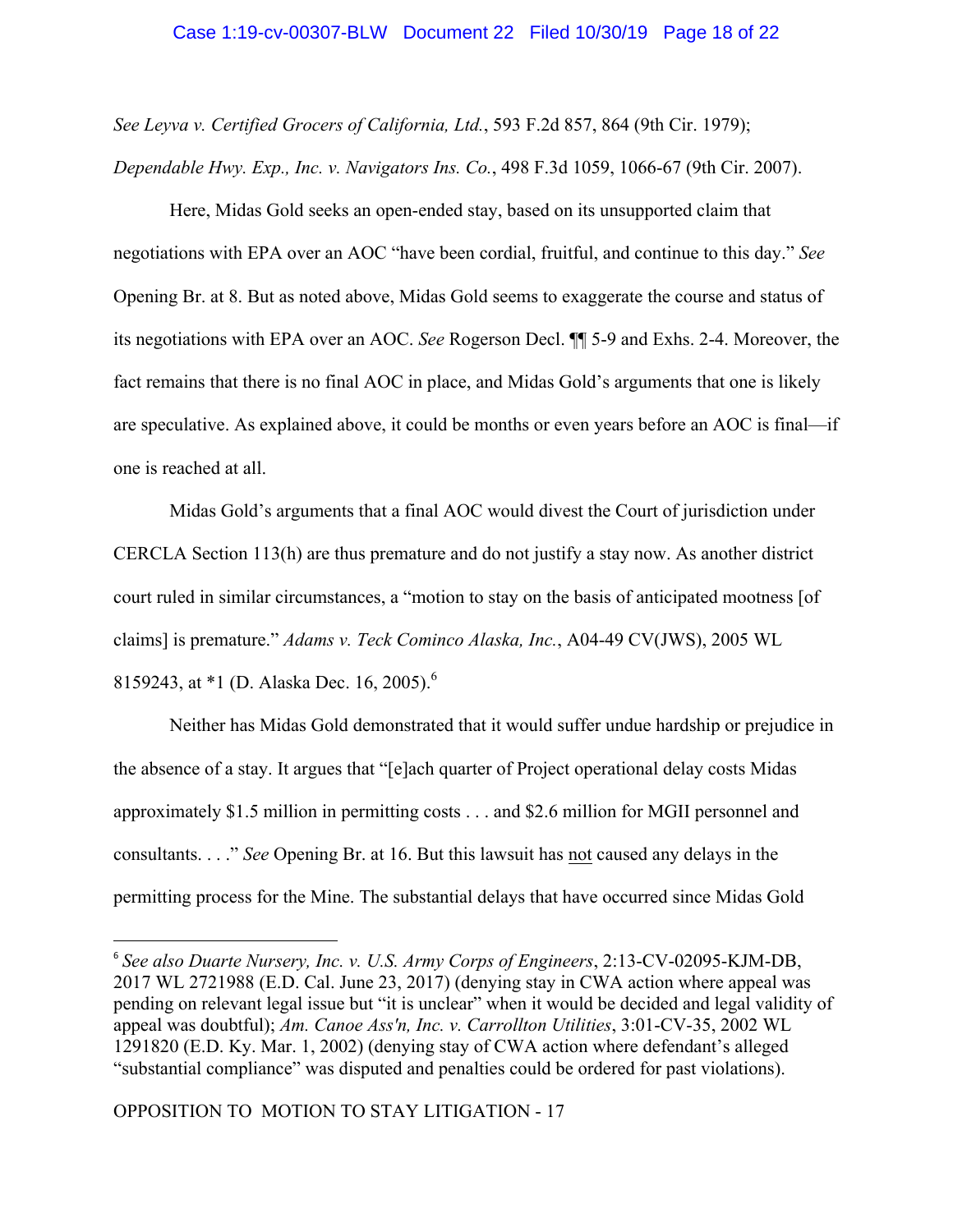## Case 1:19-cv-00307-BLW Document 22 Filed 10/30/19 Page 19 of 22

submitted the PRO in 2016 cannot be blamed on the Tribe or this case, and the "considerable hardship" from costs associated with extended permitting claimed by Midas Gold are irrelevant to the motion to stay.

Other than these alleged costs, the only hardship Midas Gold complains about is that "litigation is always a distraction" and "diverts time and attention from business leadership." *See* Opening Br. at 17. But the inconvenience or expense of defending a lawsuit is not, alone, sufficient to prove hardship or inequality to warrant a stay. *See Lockyer v. Mirant Corp.*, 398 F.3d at 1112. "[B]eing required to defend a suit . . . does not constitute a 'clear case of hardship or inequity'." *Dependable Hwy.*, 498 F.3d at 1066. Again, then, Midas Gold has failed to carry its burden of showing undue hardship or prejudice to warrant a stay.

### **IV. THE TRIBE WOULD BE HARMED BY A STAY.**

By contrast, the Tribe faces substantial injury and prejudice if a stay is granted. The unlawful discharges from the eight unpermitted point sources identified in the Complaint are continuing, and contributing to water quality violations that threaten aquatic life and fish in the EFSF Salmon River and affected tributaries. *See* Compl. ¶¶ 48-88 & Exhs. A-D (detailed facts, data, and photos of the eight discharge points). Some of the point sources are major problems like the Glory Hole—but others are smaller discrete point sources that might be addressed relatively quickly and easily, if Midas Gold were ordered to comply with its CWA duties.

Where a lawsuit seeks to prevent continuing environmental harm, a delay can be particularly damaging. *See Sierra Club, Hawaii Chapter v. City & Cty. of Honolulu*, No. CV. 04- 00463-DAE-BMK, 2007 WL 2694489, at \*4 (D. Haw. Sept. 11, 2007) (denying a motion to stay a CWA citizen suit pending settlement negotiations in another CWA case where the stay could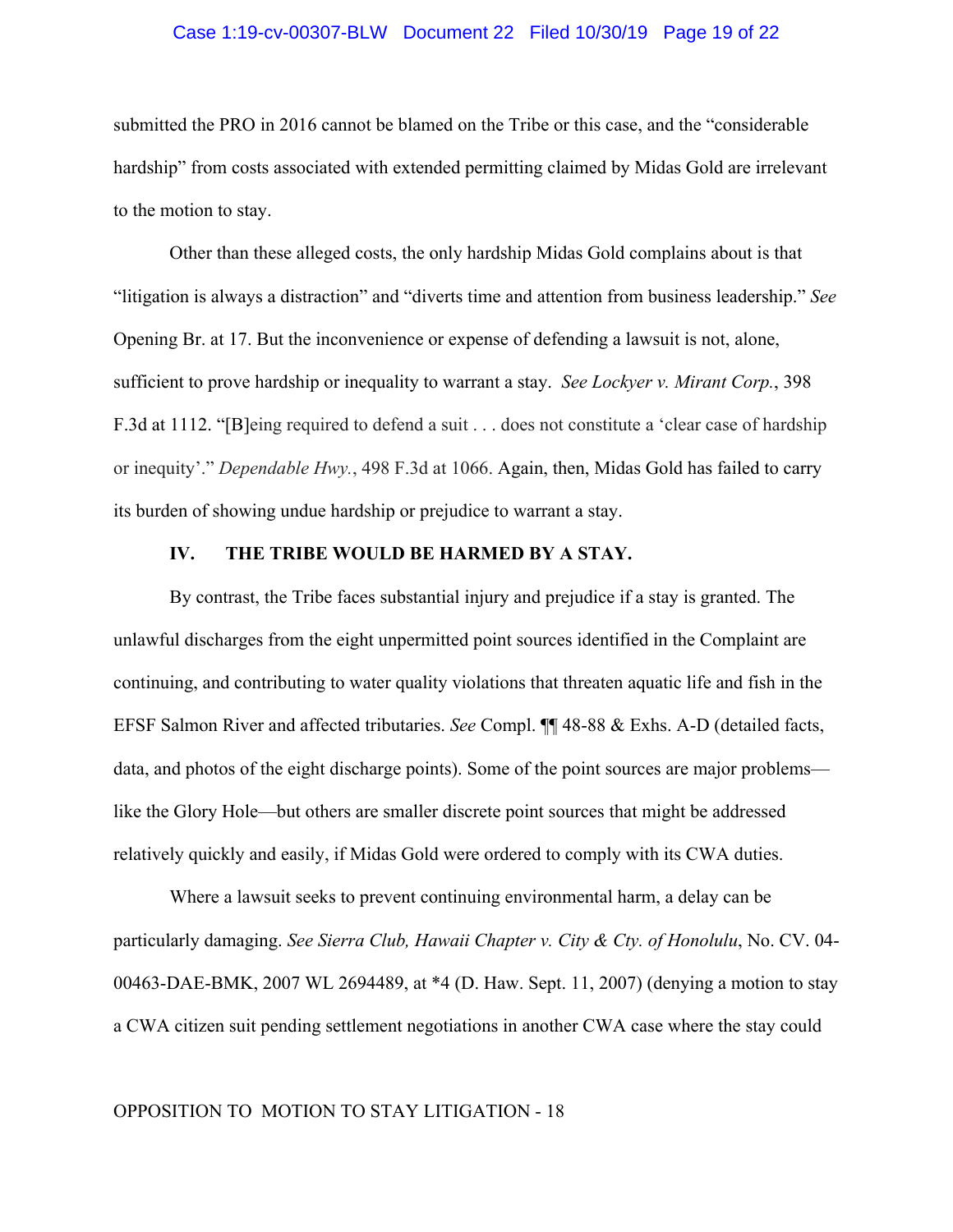## Case 1:19-cv-00307-BLW Document 22 Filed 10/30/19 Page 20 of 22

inhibit "prompt injunctive relief to stop the water pollution"). *See also Hawai'i Wildlife Fund v. County of Maui*, 24 F. Supp. 3d 980, 992 (D. Haw. 2014) ("If a court were to grant an indefinite stay in circumstances such as those now before this court, a defendant would be able to buy itself potentially years of further pollution")<sup>7</sup>; *Ramirez v. City Fibers, Inc.*, 217CV01300ABAGRX, 2018 WL 6981837, at \*2 (C.D. Cal. July 19, 2018) (declining to stay CWA action over stormwater pollution discharges). Likewise here, a stay is not warranted in light of the ongoing pollution from the point sources identified in the Tribe's Complaint.

# **V. STAYING THE LITIGATION WILL DETRACT FROM THE ORDERLY COURSE OF JUSTICE.**

Finally, the orderly course of justice will not be served here by a stay, but will be impaired. A stay would not "simplify . . . the case's issues, questions of proof, and questions of law." *Lockyer,* 398 F.3d at 1110. Rather, a stay would simply put off the resolution of those issues, potentially into the far-off future, if Midas Gold has its way. There will be adequate opportunity for Midas Gold to argue the Court has lost jurisdiction over this case if and when a final AOC does ever occur; and the Tribe can present its defenses at that time. But the potential for a jurisdictional bar under CERCLA Section 113(h) is not a present legal controversy the Court has to address, since there is no final AOC in place and no firm evidence that one is forthcoming. Until such time as one may arise, this case should proceed rapidly to the merits.

 <sup>7</sup> The Ninth Circuit affirmed the district court's grant of summary judgment in *Hawai'i Wildlife Fund v. County of Maui, 866 F.3d 737 (9<sup>th</sup> Cir. 2018) (amended opinion), and the Supreme Court* granted a writ of certiorari on whether discharges to groundwater there are actionable under the CWA, *see* 021919 FEDSC, 18-260 (Feb. 19, 2019). But those appellate proceedings do not involve the district court's denial of stay in the cited opinion.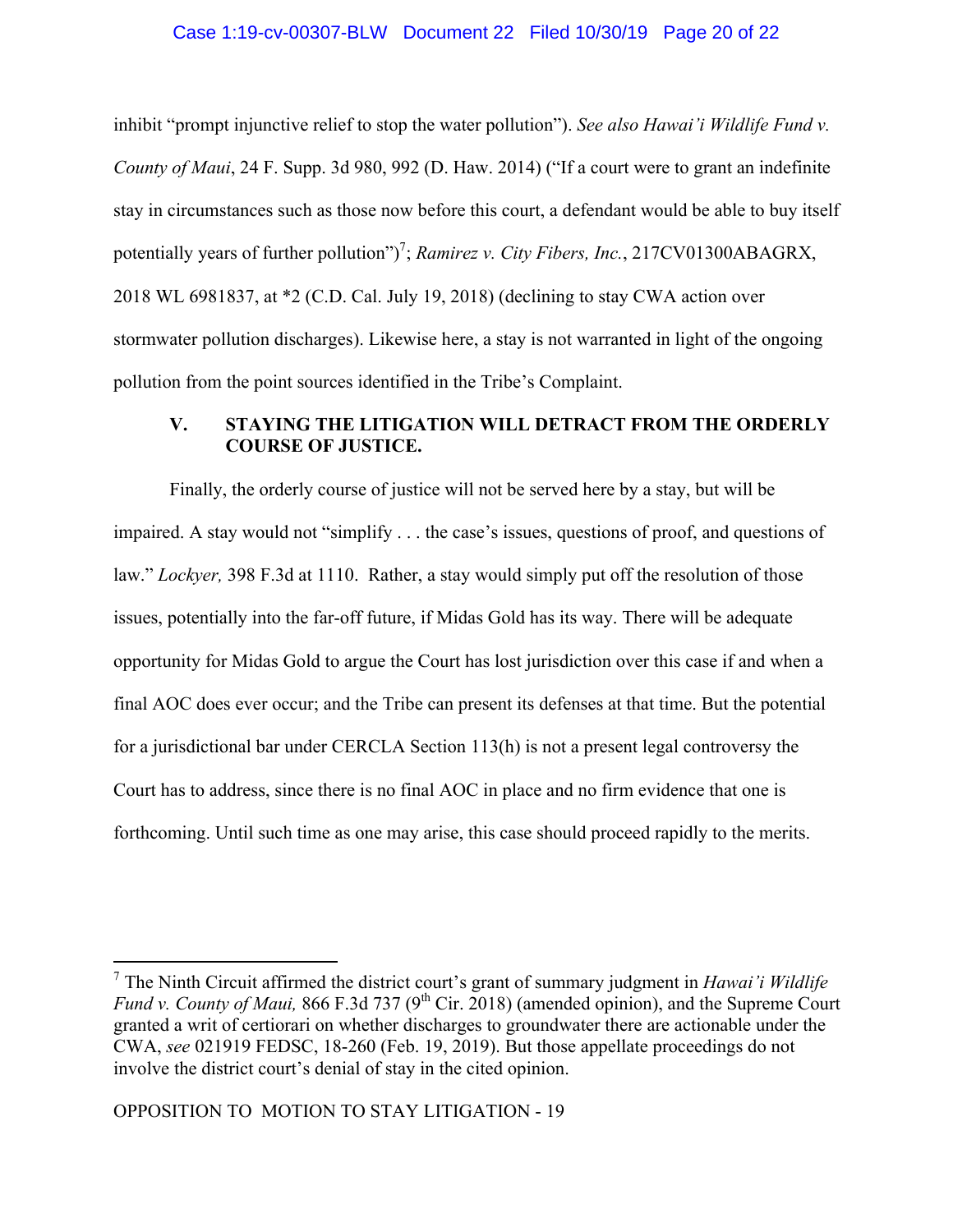# **CONCLUSION**

For the foregoing reasons, Plaintiff Nez Perce Tribe respectfully prays the Court deny

Midas Gold's Motion to Stay Litigation.

DATED this 30th day of October 2019. Respectfully Submitted,

/s/ *Laird J. Lucas* Amanda Wright Rogerson (ISB No. 9885) Bryan Hurlbutt (ISB No. 8501) Laurence J. Lucas (ISB No. 4733) ADVOCATES FOR THE WEST P.O. Box 1612 Boise, ID 83701 (208) 342-7024 bhurlbutt@advocateswest.org arogerson@advocateswest.org llucas@advocateswest.org

Michael Lopez (ISB No. 8356) NEZ PERCE TRIBE Office of Legal Counsel P.O. Box 305 Lapwai, ID 83540 (208) 843-7355 mlopez@nezperce.org

*Attorneys for Plaintiff Nez Perce Tribe*

# **CERTIFICATE OF SERVICE**

I HEREBY CERTIFY THAT on this 30th day of October, 2019, I electronically filed the foregoing PLAINTIFF'S OPPOSITION TO DEFENDANTS' MOTION TO STAY LITIGATION and the accompanying DECLARATIONS OF EMMIT TAYLOR, JR. and AMANDA ROGERSON (and all exhibits thereto) through the CM/ECF system, which caused the following opposing parties or counsel to be served by electronic means as more fully reflected on the Notice of Electronic Filing:

Christopher H. Meyer Preston N. Carter Givens Pursley LLP chrismeyer@givenspursley.com prestoncarter@givenspursley.com